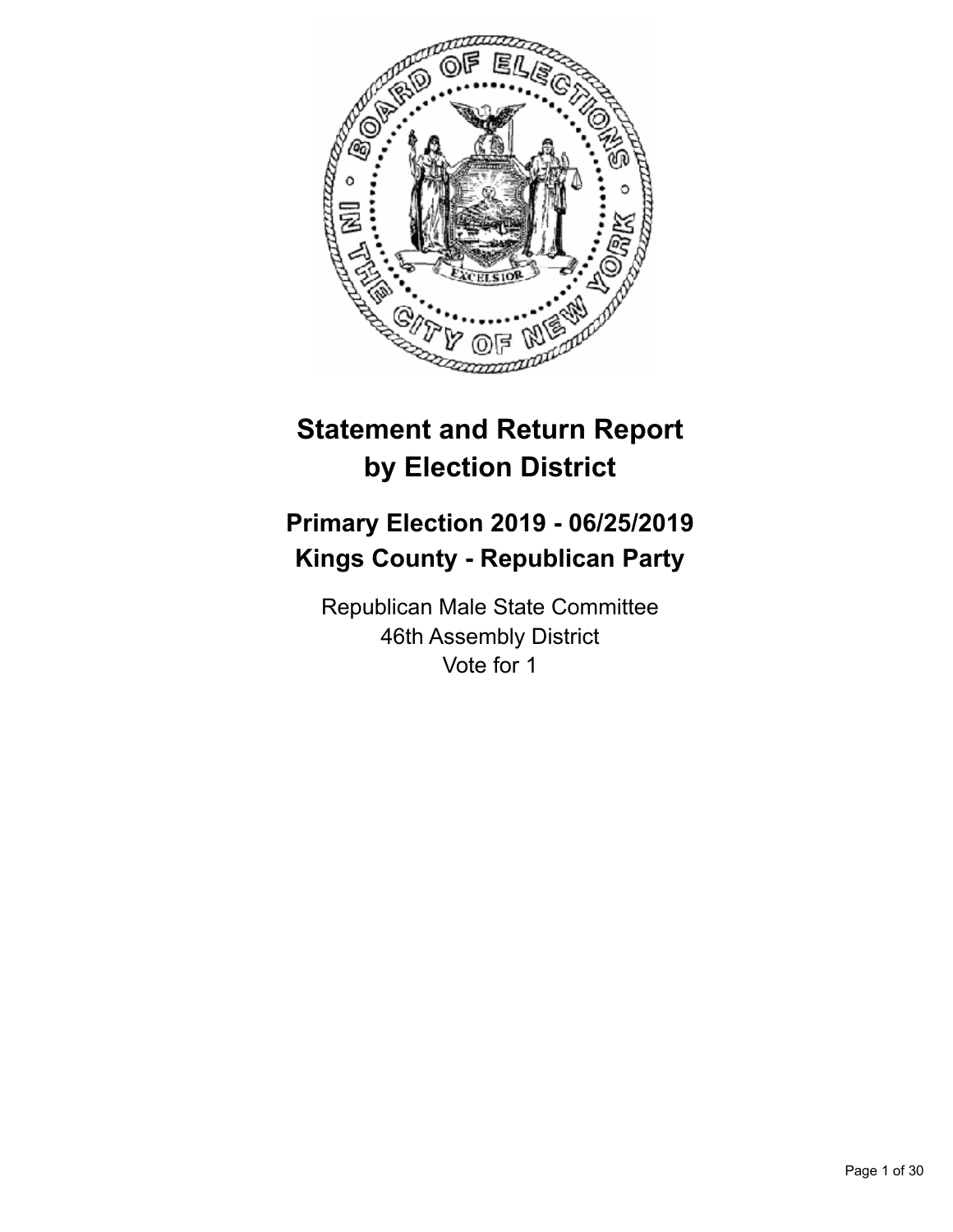

| PUBLIC COUNTER                                           | 11       |
|----------------------------------------------------------|----------|
| <b>MANUALLY COUNTED EMERGENCY</b>                        | 0        |
| ABSENTEE / MILITARY                                      | 0        |
| AFFIDAVIT                                                | $\Omega$ |
| <b>Total Ballots</b>                                     | 11       |
| Less - Inapplicable Federal/Special Presidential Ballots | 0        |
| <b>Total Applicable Ballots</b>                          | 11       |
| DANIEL J. SLAVIN                                         |          |
| EUGENE OVSISHCHER                                        | 3        |
| JOHN F. QUAGLIONE                                        |          |
| <b>Total Votes</b>                                       | 11       |

## **002/46**

| PUBLIC COUNTER                                           | 4        |
|----------------------------------------------------------|----------|
| MANUALLY COUNTED EMERGENCY                               | 0        |
| ABSENTEE / MILITARY                                      | 2        |
| AFFIDAVIT                                                | $\Omega$ |
| Total Ballots                                            | 6        |
| Less - Inapplicable Federal/Special Presidential Ballots | 0        |
| <b>Total Applicable Ballots</b>                          | 6        |
| DANIEL J. SLAVIN                                         | 3        |
| EUGENE OVSISHCHER                                        | 2        |
| JOHN F. QUAGLIONE                                        |          |
| <b>Total Votes</b>                                       | 6        |

| PUBLIC COUNTER                                           |   |
|----------------------------------------------------------|---|
| <b>MANUALLY COUNTED EMERGENCY</b>                        | 0 |
| ABSENTEE / MILITARY                                      | 3 |
| AFFIDAVIT                                                | 0 |
| <b>Total Ballots</b>                                     | 4 |
| Less - Inapplicable Federal/Special Presidential Ballots | 0 |
| <b>Total Applicable Ballots</b>                          |   |
| DANIEL J. SLAVIN                                         | 0 |
| EUGENE OVSISHCHER                                        | 2 |
| JOHN F. QUAGLIONE                                        | 2 |
| <b>Total Votes</b>                                       |   |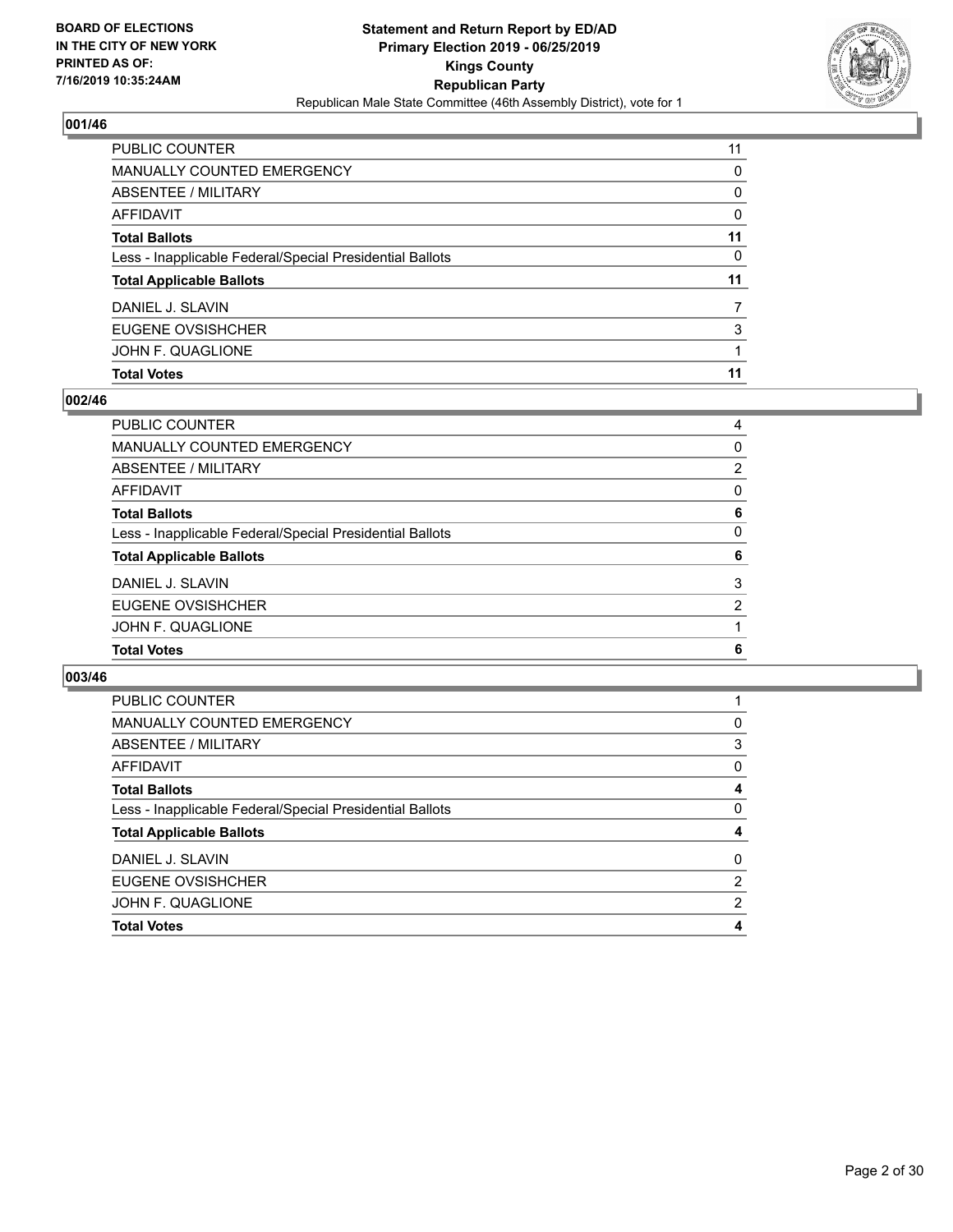

| PUBLIC COUNTER                                           |          |
|----------------------------------------------------------|----------|
| <b>MANUALLY COUNTED EMERGENCY</b>                        | 0        |
| <b>ABSENTEE / MILITARY</b>                               | $\Omega$ |
| <b>AFFIDAVIT</b>                                         | $\Omega$ |
| <b>Total Ballots</b>                                     |          |
| Less - Inapplicable Federal/Special Presidential Ballots | 0        |
| <b>Total Applicable Ballots</b>                          |          |
| DANIEL J. SLAVIN                                         |          |
| EUGENE OVSISHCHER                                        | 0        |
| JOHN F. QUAGLIONE                                        | $\Omega$ |
| <b>Total Votes</b>                                       |          |

## **005/46**

| PUBLIC COUNTER                                           | 4 |
|----------------------------------------------------------|---|
| <b>MANUALLY COUNTED EMERGENCY</b>                        | 0 |
| ABSENTEE / MILITARY                                      | 0 |
| AFFIDAVIT                                                | 0 |
| <b>Total Ballots</b>                                     | 4 |
| Less - Inapplicable Federal/Special Presidential Ballots | 0 |
| <b>Total Applicable Ballots</b>                          | 4 |
| DANIEL J. SLAVIN                                         | 0 |
| <b>EUGENE OVSISHCHER</b>                                 |   |
| JOHN F. QUAGLIONE                                        | 2 |
| <b>Total Votes</b>                                       | 3 |
| Unrecorded                                               |   |
|                                                          |   |

| PUBLIC COUNTER                                           | 0        |
|----------------------------------------------------------|----------|
| <b>MANUALLY COUNTED EMERGENCY</b>                        | 0        |
| ABSENTEE / MILITARY                                      | $\Omega$ |
| AFFIDAVIT                                                | $\Omega$ |
| <b>Total Ballots</b>                                     | 0        |
| Less - Inapplicable Federal/Special Presidential Ballots | 0        |
| <b>Total Applicable Ballots</b>                          | 0        |
| DANIEL J. SLAVIN                                         | 0        |
| EUGENE OVSISHCHER                                        | 0        |
| JOHN F. QUAGLIONE                                        | $\Omega$ |
| <b>Total Votes</b>                                       | 0        |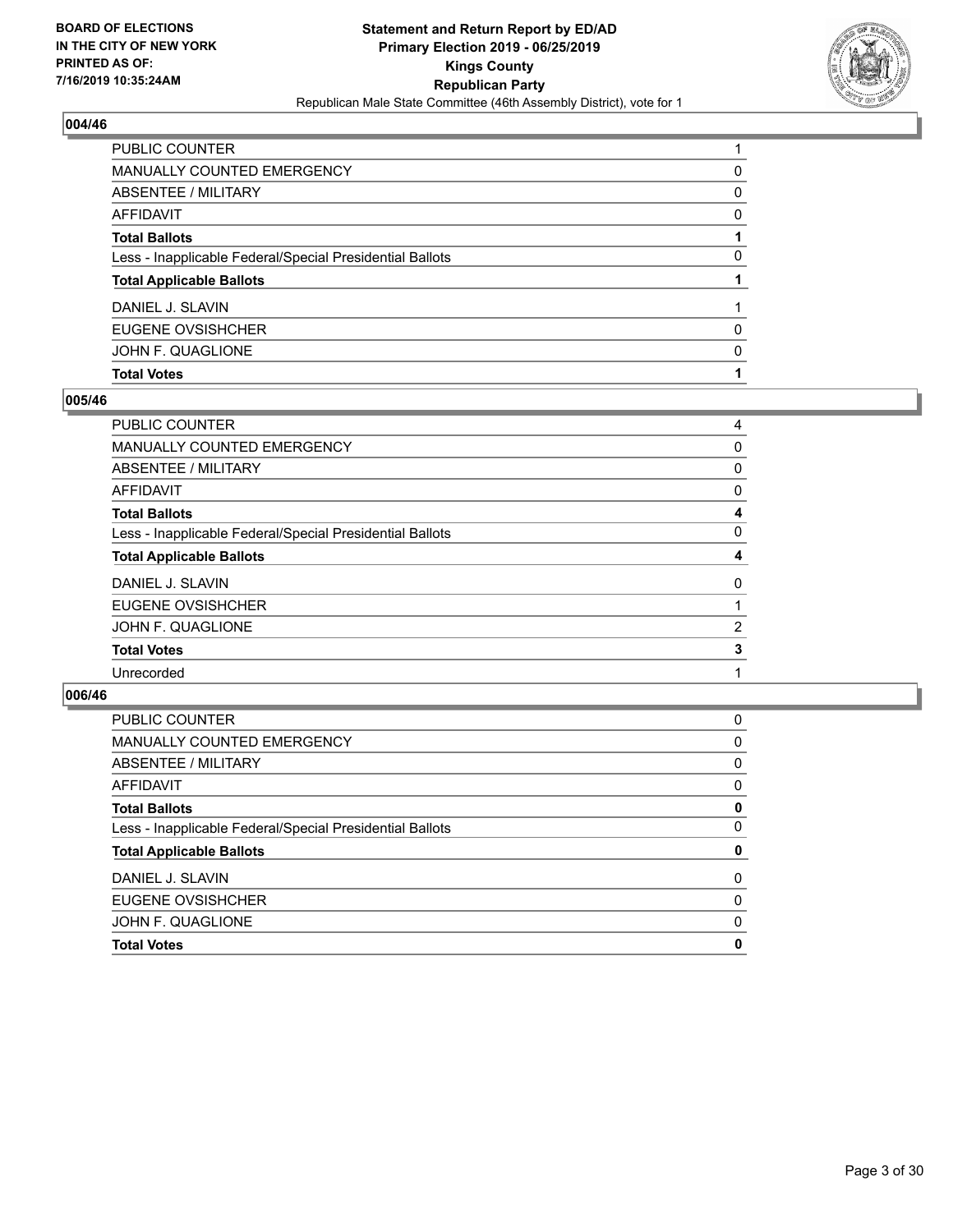

| PUBLIC COUNTER                                           | $\Omega$     |
|----------------------------------------------------------|--------------|
| <b>MANUALLY COUNTED EMERGENCY</b>                        | 0            |
| <b>ABSENTEE / MILITARY</b>                               | 2            |
| <b>AFFIDAVIT</b>                                         | $\Omega$     |
| <b>Total Ballots</b>                                     | $\mathbf{2}$ |
| Less - Inapplicable Federal/Special Presidential Ballots | $\Omega$     |
| <b>Total Applicable Ballots</b>                          | $\mathbf{2}$ |
| DANIEL J. SLAVIN                                         | 2            |
| EUGENE OVSISHCHER                                        | $\Omega$     |
| JOHN F. QUAGLIONE                                        | $\mathbf{0}$ |
| <b>Total Votes</b>                                       | $\mathbf{2}$ |

## **008/46**

| 3              |
|----------------|
| 0              |
| 3              |
| $\Omega$       |
| 6              |
| $\Omega$       |
| 6              |
| $\overline{2}$ |
|                |
| 3              |
| 6              |
|                |

| <b>PUBLIC COUNTER</b>                                    | 0 |
|----------------------------------------------------------|---|
| MANUALLY COUNTED EMERGENCY                               | 0 |
| ABSENTEE / MILITARY                                      | 0 |
| AFFIDAVIT                                                | 0 |
| <b>Total Ballots</b>                                     | 0 |
| Less - Inapplicable Federal/Special Presidential Ballots | 0 |
| <b>Total Applicable Ballots</b>                          | 0 |
| DANIEL J. SLAVIN                                         | 0 |
| EUGENE OVSISHCHER                                        | 0 |
| JOHN F. QUAGLIONE                                        | 0 |
| <b>Total Votes</b>                                       | 0 |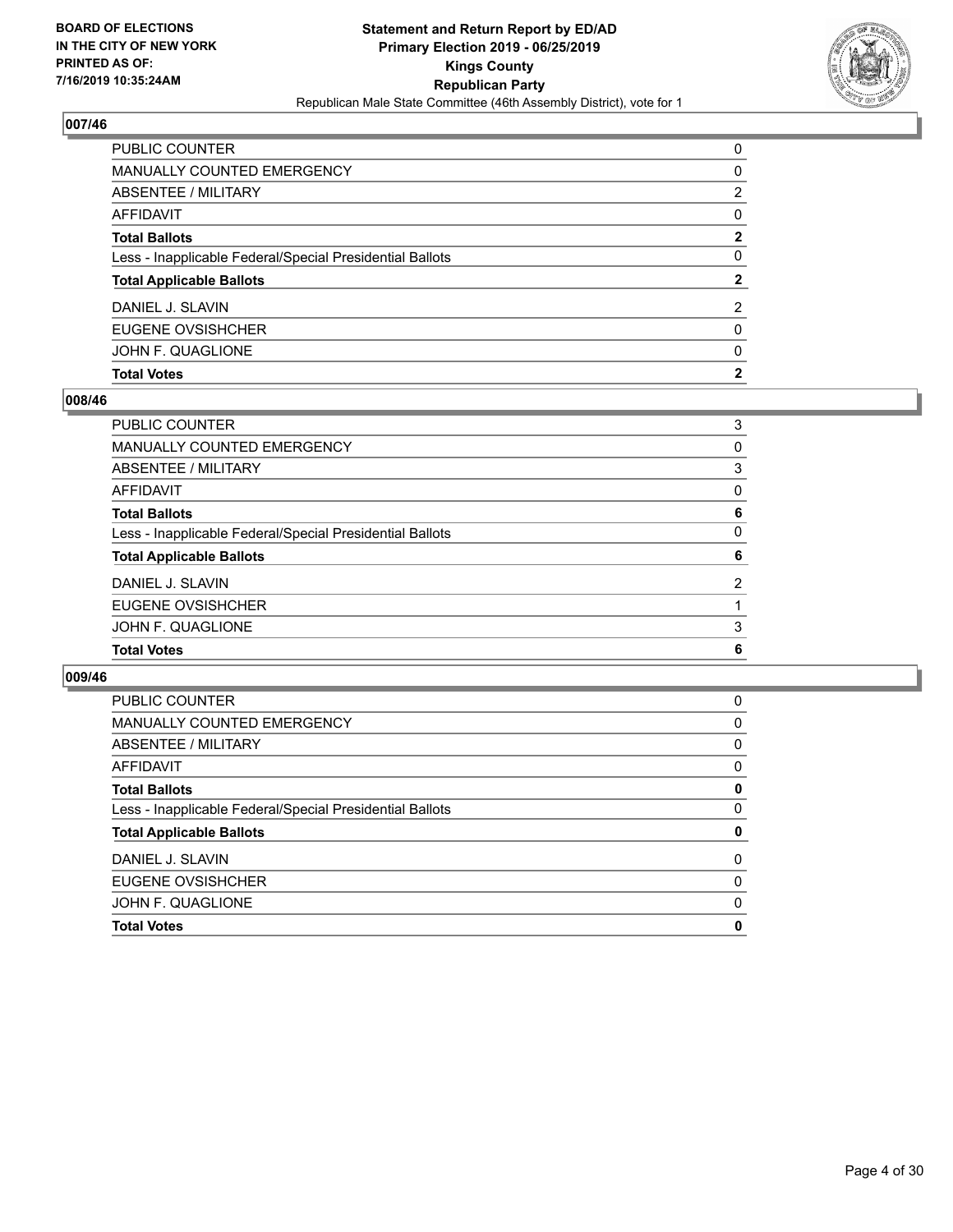

| <b>PUBLIC COUNTER</b>                                    | $\overline{2}$ |
|----------------------------------------------------------|----------------|
| MANUALLY COUNTED EMERGENCY                               | 0              |
| <b>ABSENTEE / MILITARY</b>                               | 0              |
| AFFIDAVIT                                                | 0              |
| <b>Total Ballots</b>                                     | 2              |
| Less - Inapplicable Federal/Special Presidential Ballots | 0              |
| <b>Total Applicable Ballots</b>                          | $\mathbf{2}$   |
| DANIEL J. SLAVIN                                         |                |
| EUGENE OVSISHCHER                                        | 0              |
| JOHN F. QUAGLIONE                                        | 0              |
| UNATTRIBUTABLE WRITE-IN (WRITE-IN)                       |                |
| <b>Total Votes</b>                                       | $\mathbf{2}$   |

# **011/46**

| <b>PUBLIC COUNTER</b>                                    | 21       |
|----------------------------------------------------------|----------|
| <b>MANUALLY COUNTED EMERGENCY</b>                        | $\Omega$ |
| ABSENTEE / MILITARY                                      | 10       |
| <b>AFFIDAVIT</b>                                         | $\Omega$ |
| <b>Total Ballots</b>                                     | 31       |
| Less - Inapplicable Federal/Special Presidential Ballots | $\Omega$ |
| <b>Total Applicable Ballots</b>                          | 31       |
| DANIEL J. SLAVIN                                         | 19       |
| EUGENE OVSISHCHER                                        | 5        |
| JOHN F. QUAGLIONE                                        | 7        |
| <b>Total Votes</b>                                       | 31       |
|                                                          |          |

| <b>Total Votes</b>                                       | 2             |
|----------------------------------------------------------|---------------|
| JOHN F. QUAGLIONE                                        | 0             |
| EUGENE OVSISHCHER                                        | $\mathcal{P}$ |
| DANIEL J. SLAVIN                                         | $\Omega$      |
| <b>Total Applicable Ballots</b>                          | 2             |
| Less - Inapplicable Federal/Special Presidential Ballots | 0             |
| <b>Total Ballots</b>                                     | 2             |
| AFFIDAVIT                                                | 0             |
| ABSENTEE / MILITARY                                      | 0             |
| <b>MANUALLY COUNTED EMERGENCY</b>                        | 0             |
| PUBLIC COUNTER                                           | 2             |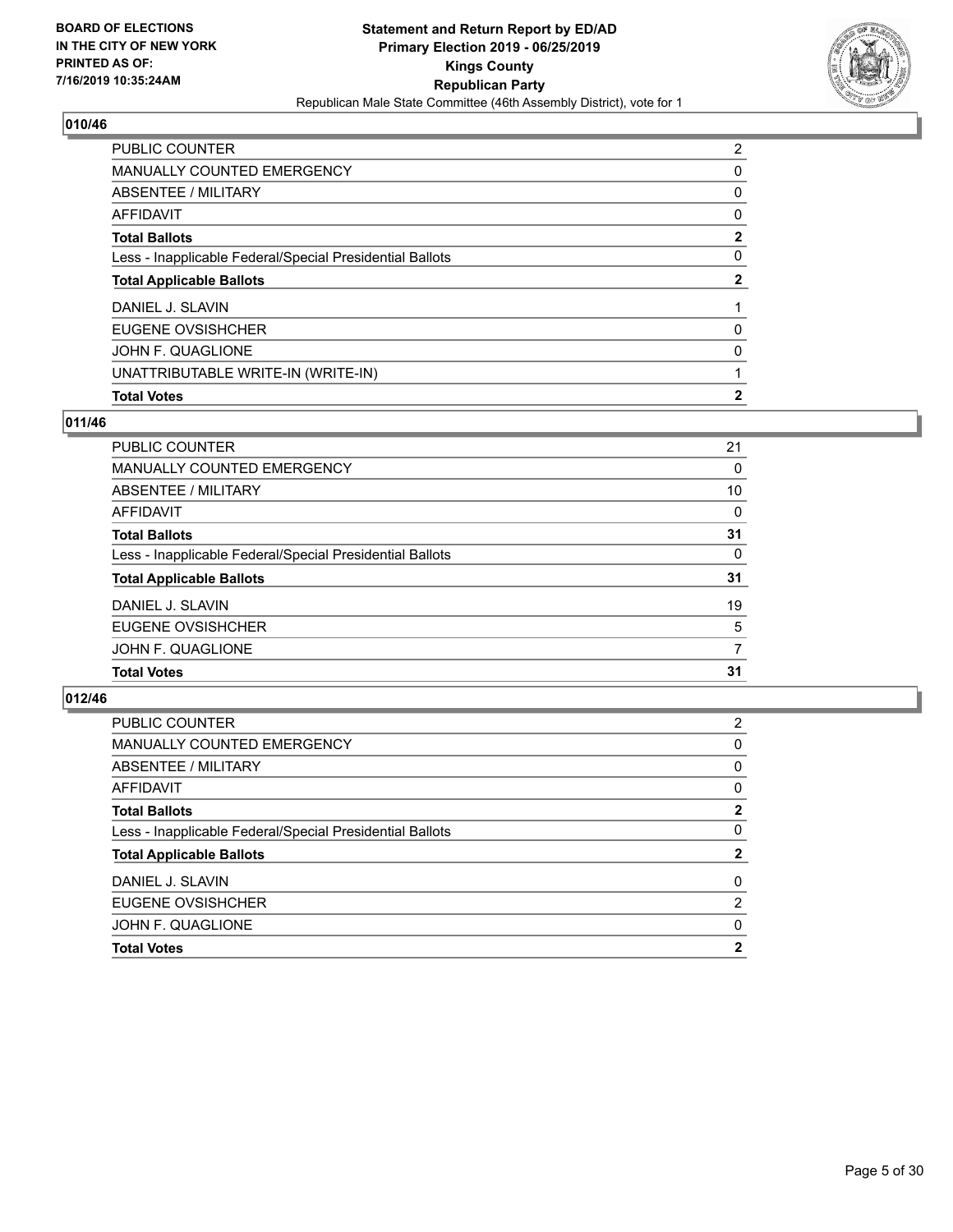

| PUBLIC COUNTER                                           |          |
|----------------------------------------------------------|----------|
| MANUALLY COUNTED EMERGENCY                               | 0        |
| <b>ABSENTEE / MILITARY</b>                               | $\Omega$ |
| <b>AFFIDAVIT</b>                                         | $\Omega$ |
| <b>Total Ballots</b>                                     |          |
| Less - Inapplicable Federal/Special Presidential Ballots | 0        |
| <b>Total Applicable Ballots</b>                          |          |
| DANIEL J. SLAVIN                                         |          |
| EUGENE OVSISHCHER                                        | 0        |
| JOHN F. QUAGLIONE                                        | $\Omega$ |
| <b>Total Votes</b>                                       |          |

## **014/46**

| PUBLIC COUNTER                                           | $\overline{2}$ |
|----------------------------------------------------------|----------------|
| <b>MANUALLY COUNTED EMERGENCY</b>                        | 0              |
| ABSENTEE / MILITARY                                      | 0              |
| AFFIDAVIT                                                | 0              |
| Total Ballots                                            | $\mathbf{2}$   |
| Less - Inapplicable Federal/Special Presidential Ballots | $\Omega$       |
| <b>Total Applicable Ballots</b>                          | $\mathbf{2}$   |
| DANIEL J. SLAVIN                                         | 2              |
| EUGENE OVSISHCHER                                        | 0              |
| JOHN F. QUAGLIONE                                        | $\Omega$       |
| <b>Total Votes</b>                                       | $\mathbf{2}$   |
|                                                          |                |

| <b>PUBLIC COUNTER</b>                                    | 0 |
|----------------------------------------------------------|---|
| <b>MANUALLY COUNTED EMERGENCY</b>                        | 0 |
| ABSENTEE / MILITARY                                      | 0 |
| <b>AFFIDAVIT</b>                                         | 0 |
| <b>Total Ballots</b>                                     | 0 |
| Less - Inapplicable Federal/Special Presidential Ballots | 0 |
| <b>Total Applicable Ballots</b>                          | 0 |
| DANIEL J. SLAVIN                                         | 0 |
| EUGENE OVSISHCHER                                        | 0 |
| JOHN F. QUAGLIONE                                        | 0 |
| <b>Total Votes</b>                                       | 0 |
|                                                          |   |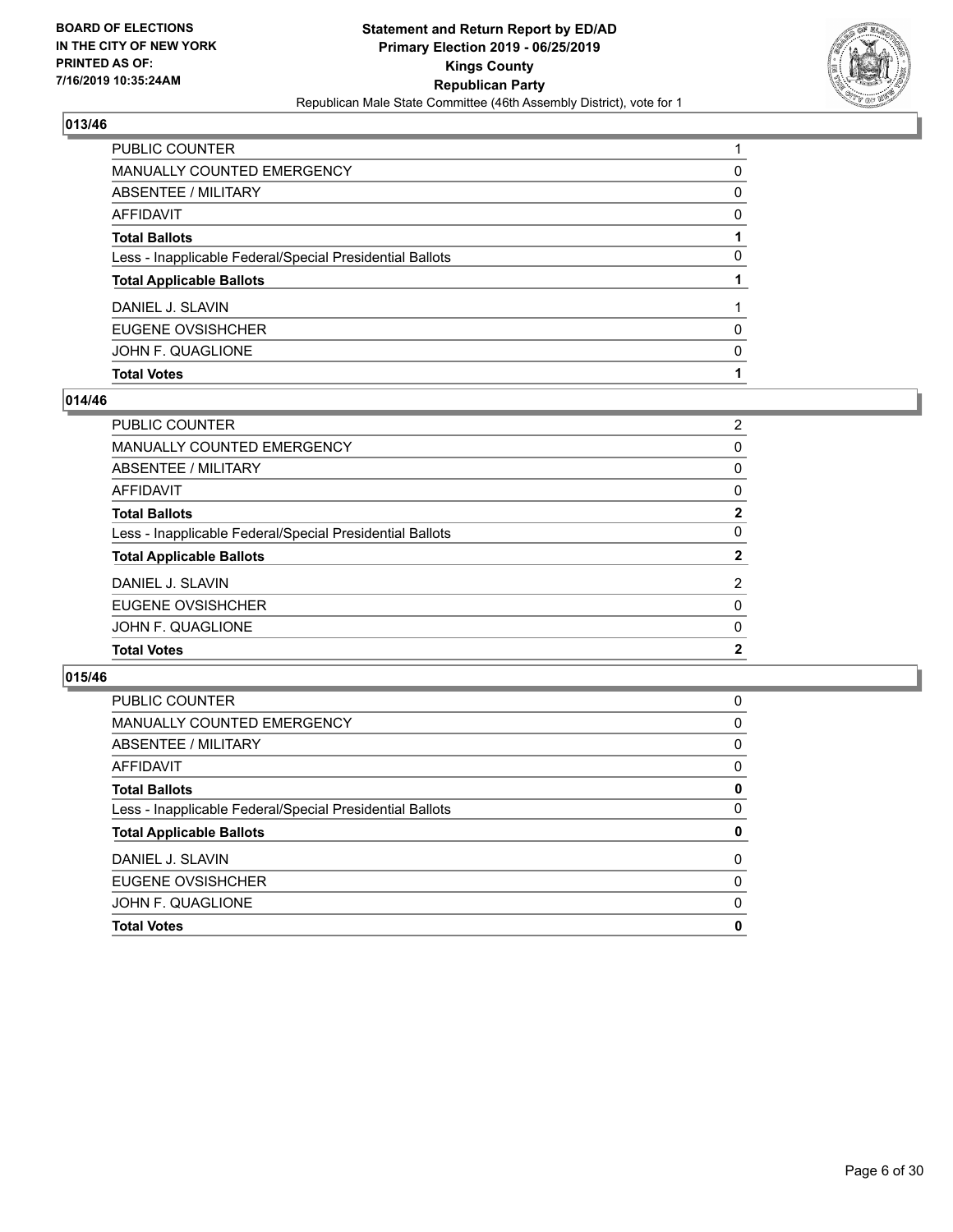

| PUBLIC COUNTER                                           | $\Omega$ |
|----------------------------------------------------------|----------|
| <b>MANUALLY COUNTED EMERGENCY</b>                        | 0        |
| <b>ABSENTEE / MILITARY</b>                               | $\Omega$ |
| <b>AFFIDAVIT</b>                                         | $\Omega$ |
| <b>Total Ballots</b>                                     | 0        |
| Less - Inapplicable Federal/Special Presidential Ballots | $\Omega$ |
| <b>Total Applicable Ballots</b>                          | 0        |
| DANIEL J. SLAVIN                                         | $\Omega$ |
| EUGENE OVSISHCHER                                        | $\Omega$ |
| JOHN F. QUAGLIONE                                        | $\Omega$ |
| <b>Total Votes</b>                                       | 0        |

## **017/46**

| PUBLIC COUNTER                                           | 15 |
|----------------------------------------------------------|----|
| MANUALLY COUNTED EMERGENCY                               | 0  |
| ABSENTEE / MILITARY                                      |    |
| AFFIDAVIT                                                | 0  |
| Total Ballots                                            | 16 |
| Less - Inapplicable Federal/Special Presidential Ballots | 0  |
| <b>Total Applicable Ballots</b>                          | 16 |
| DANIEL J. SLAVIN                                         | 8  |
| <b>EUGENE OVSISHCHER</b>                                 | 3  |
| JOHN F. QUAGLIONE                                        | 5  |
| <b>Total Votes</b>                                       | 16 |
|                                                          |    |

| <b>PUBLIC COUNTER</b>                                    | 22       |
|----------------------------------------------------------|----------|
| MANUALLY COUNTED EMERGENCY                               | 0        |
| ABSENTEE / MILITARY                                      |          |
| AFFIDAVIT                                                | $\Omega$ |
| <b>Total Ballots</b>                                     | 23       |
| Less - Inapplicable Federal/Special Presidential Ballots | $\Omega$ |
| <b>Total Applicable Ballots</b>                          | 23       |
| DANIEL J. SLAVIN                                         | 9        |
| EUGENE OVSISHCHER                                        | 8        |
| JOHN F. QUAGLIONE                                        | 6        |
| <b>Total Votes</b>                                       | 23       |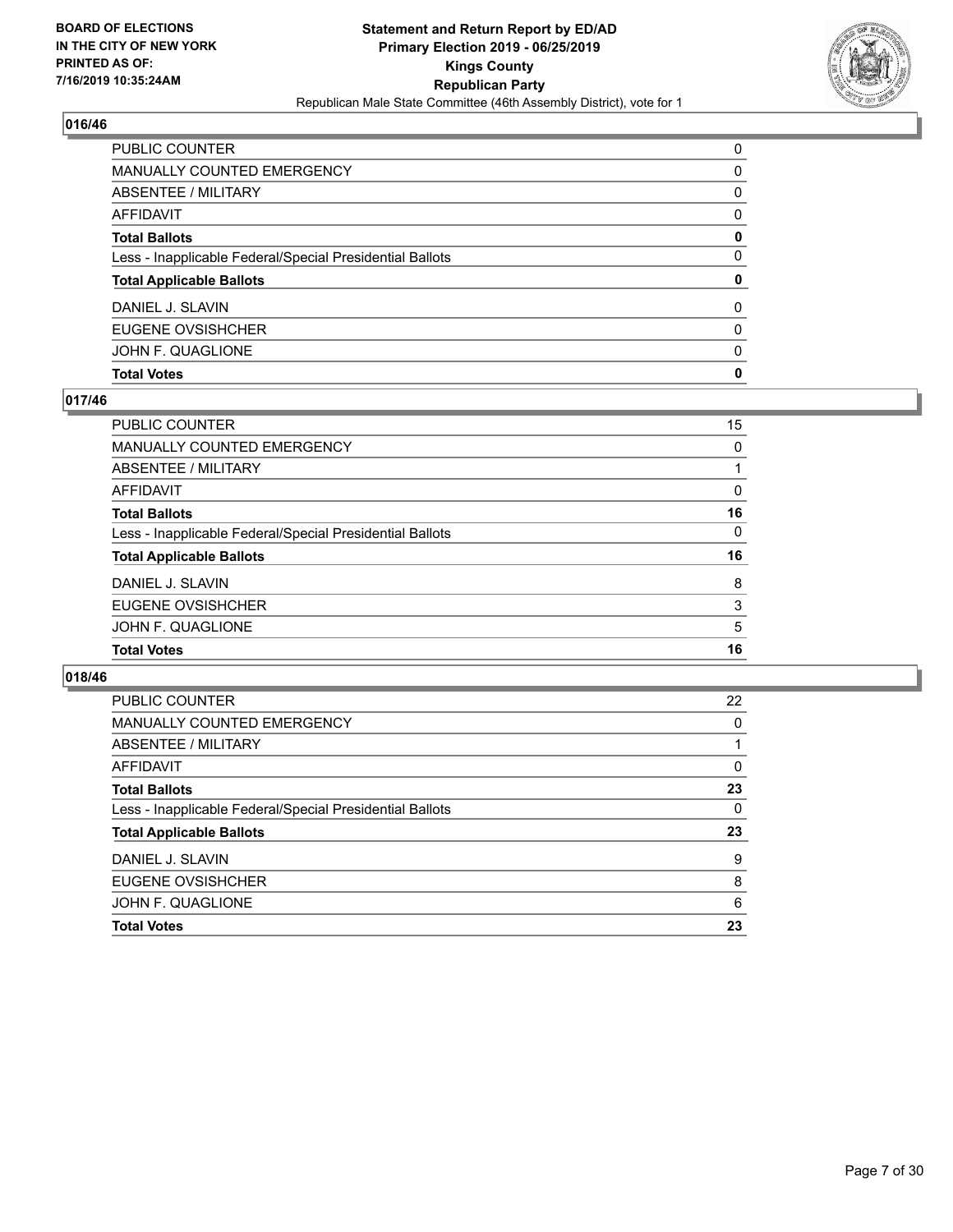

| PUBLIC COUNTER                                           | 23           |
|----------------------------------------------------------|--------------|
| <b>MANUALLY COUNTED EMERGENCY</b>                        | $\Omega$     |
| ABSENTEE / MILITARY                                      | 2            |
| <b>AFFIDAVIT</b>                                         | $\mathbf{0}$ |
| <b>Total Ballots</b>                                     | 25           |
| Less - Inapplicable Federal/Special Presidential Ballots | 0            |
| <b>Total Applicable Ballots</b>                          | 25           |
| DANIEL J. SLAVIN                                         | 9            |
| EUGENE OVSISHCHER                                        | 5            |
| JOHN F. QUAGLIONE                                        | 11           |
| <b>Total Votes</b>                                       | 25           |

## **020/46**

| PUBLIC COUNTER                                           | 10       |
|----------------------------------------------------------|----------|
| <b>MANUALLY COUNTED EMERGENCY</b>                        | 0        |
| <b>ABSENTEE / MILITARY</b>                               | 0        |
| <b>AFFIDAVIT</b>                                         | $\Omega$ |
| <b>Total Ballots</b>                                     | 10       |
| Less - Inapplicable Federal/Special Presidential Ballots | $\Omega$ |
| <b>Total Applicable Ballots</b>                          | 10       |
| DANIEL J. SLAVIN                                         | 7        |
| EUGENE OVSISHCHER                                        | 3        |
| JOHN F. QUAGLIONE                                        | $\Omega$ |
| <b>Total Votes</b>                                       | 10       |
|                                                          |          |

| <b>PUBLIC COUNTER</b>                                    | 49             |
|----------------------------------------------------------|----------------|
| MANUALLY COUNTED EMERGENCY                               | 0              |
| ABSENTEE / MILITARY                                      | $\overline{2}$ |
| AFFIDAVIT                                                | $\Omega$       |
| <b>Total Ballots</b>                                     | 51             |
| Less - Inapplicable Federal/Special Presidential Ballots | 0              |
| <b>Total Applicable Ballots</b>                          | 51             |
| DANIEL J. SLAVIN                                         | 16             |
| EUGENE OVSISHCHER                                        | 27             |
| JOHN F. QUAGLIONE                                        | 4              |
| <b>Total Votes</b>                                       | 47             |
| Unrecorded                                               | 4              |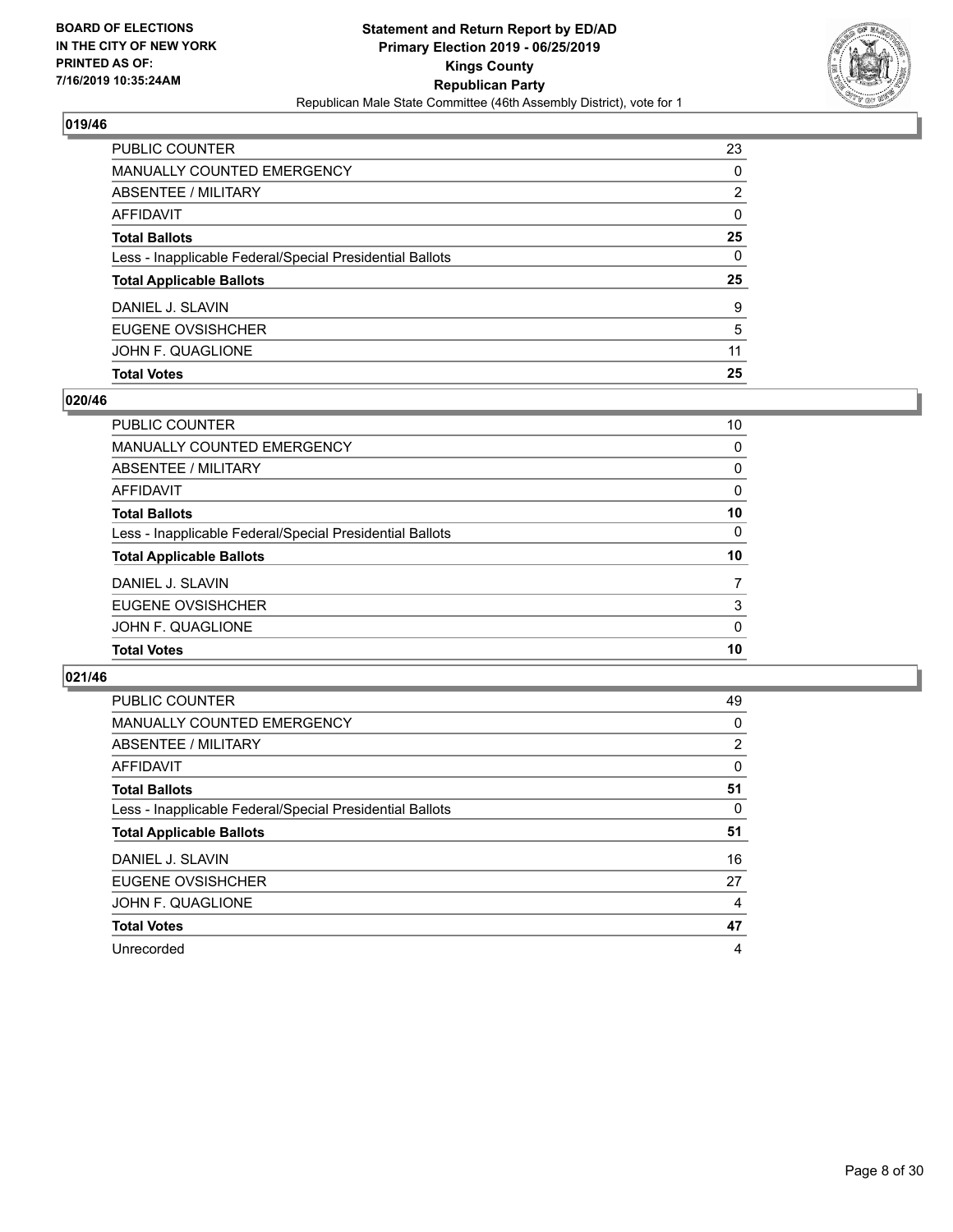

| <b>PUBLIC COUNTER</b>                                    | 35                |
|----------------------------------------------------------|-------------------|
| <b>MANUALLY COUNTED EMERGENCY</b>                        | $\Omega$          |
| ABSENTEE / MILITARY                                      | $\Omega$          |
| <b>AFFIDAVIT</b>                                         | $\Omega$          |
| <b>Total Ballots</b>                                     | 35                |
| Less - Inapplicable Federal/Special Presidential Ballots | 0                 |
| <b>Total Applicable Ballots</b>                          | 35                |
| DANIEL J. SLAVIN                                         | 17                |
| EUGENE OVSISHCHER                                        | $12 \overline{ }$ |
| JOHN F. QUAGLIONE                                        | 6                 |
| <b>Total Votes</b>                                       | 35                |

## **023/46**

| PUBLIC COUNTER                                           | 18       |
|----------------------------------------------------------|----------|
| <b>MANUALLY COUNTED EMERGENCY</b>                        | 0        |
| <b>ABSENTEE / MILITARY</b>                               | 6        |
| <b>AFFIDAVIT</b>                                         | $\Omega$ |
| <b>Total Ballots</b>                                     | 24       |
| Less - Inapplicable Federal/Special Presidential Ballots | $\Omega$ |
| <b>Total Applicable Ballots</b>                          | 24       |
| DANIEL J. SLAVIN                                         | 18       |
| EUGENE OVSISHCHER                                        | 6        |
| JOHN F. QUAGLIONE                                        | $\Omega$ |
| <b>Total Votes</b>                                       | 24       |
|                                                          |          |

| <b>PUBLIC COUNTER</b>                                    | 51             |
|----------------------------------------------------------|----------------|
| <b>MANUALLY COUNTED EMERGENCY</b>                        | 0              |
| ABSENTEE / MILITARY                                      |                |
| <b>AFFIDAVIT</b>                                         |                |
| <b>Total Ballots</b>                                     | 53             |
| Less - Inapplicable Federal/Special Presidential Ballots | 0              |
| <b>Total Applicable Ballots</b>                          | 53             |
| DANIEL J. SLAVIN                                         | 9              |
| EUGENE OVSISHCHER                                        | 40             |
| JOHN F. QUAGLIONE                                        | $\overline{2}$ |
| <b>Total Votes</b>                                       | 51             |
| Unrecorded                                               | $\overline{2}$ |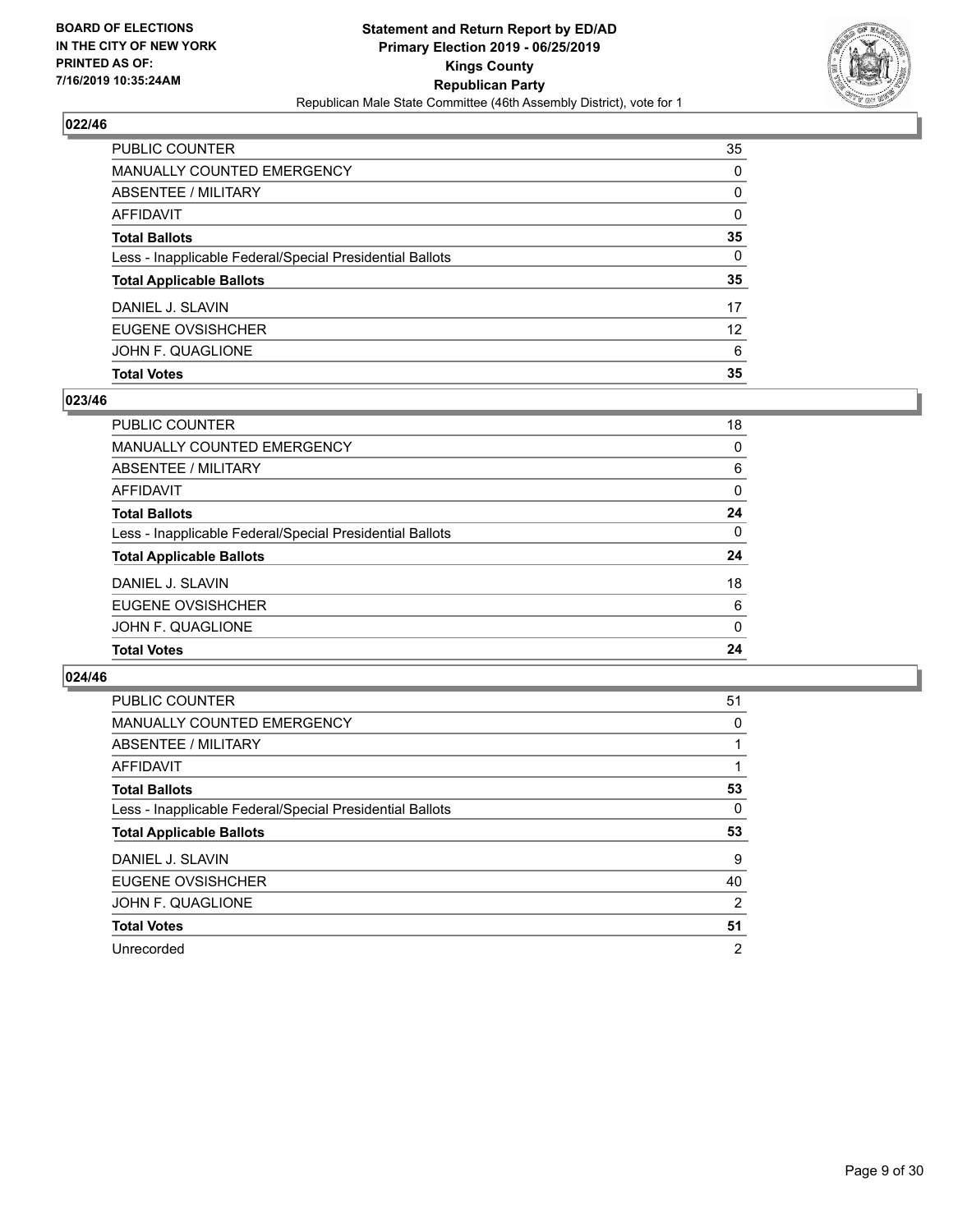

| PUBLIC COUNTER                                           | 55             |
|----------------------------------------------------------|----------------|
| <b>MANUALLY COUNTED EMERGENCY</b>                        | $\Omega$       |
| ABSENTEE / MILITARY                                      | $\overline{2}$ |
| AFFIDAVIT                                                | $\Omega$       |
| <b>Total Ballots</b>                                     | 57             |
| Less - Inapplicable Federal/Special Presidential Ballots | 0              |
| <b>Total Applicable Ballots</b>                          | 57             |
| DANIEL J. SLAVIN                                         | 27             |
| EUGENE OVSISHCHER                                        | 15             |
| JOHN F. QUAGLIONE                                        | 10             |
| <b>Total Votes</b>                                       | 52             |
| Unrecorded                                               | 5              |

#### **026/46**

| <b>PUBLIC COUNTER</b>                                    | 22       |
|----------------------------------------------------------|----------|
| <b>MANUALLY COUNTED EMERGENCY</b>                        | 0        |
| ABSENTEE / MILITARY                                      | 0        |
| AFFIDAVIT                                                | $\Omega$ |
| <b>Total Ballots</b>                                     | 22       |
| Less - Inapplicable Federal/Special Presidential Ballots | $\Omega$ |
| <b>Total Applicable Ballots</b>                          | 22       |
| DANIEL J. SLAVIN                                         | 10       |
| EUGENE OVSISHCHER                                        | 11       |
| JOHN F. QUAGLIONE                                        | 0        |
| <b>Total Votes</b>                                       | 21       |
| Unrecorded                                               |          |

| <b>PUBLIC COUNTER</b>                                    | 35       |
|----------------------------------------------------------|----------|
| <b>MANUALLY COUNTED EMERGENCY</b>                        | $\Omega$ |
| ABSENTEE / MILITARY                                      |          |
| <b>AFFIDAVIT</b>                                         | 0        |
| <b>Total Ballots</b>                                     | 36       |
| Less - Inapplicable Federal/Special Presidential Ballots | $\Omega$ |
| <b>Total Applicable Ballots</b>                          | 36       |
| DANIEL J. SLAVIN                                         | 17       |
| EUGENE OVSISHCHER                                        | 13       |
| JOHN F. QUAGLIONE                                        | 5        |
| <b>Total Votes</b>                                       | 35       |
| Unrecorded                                               |          |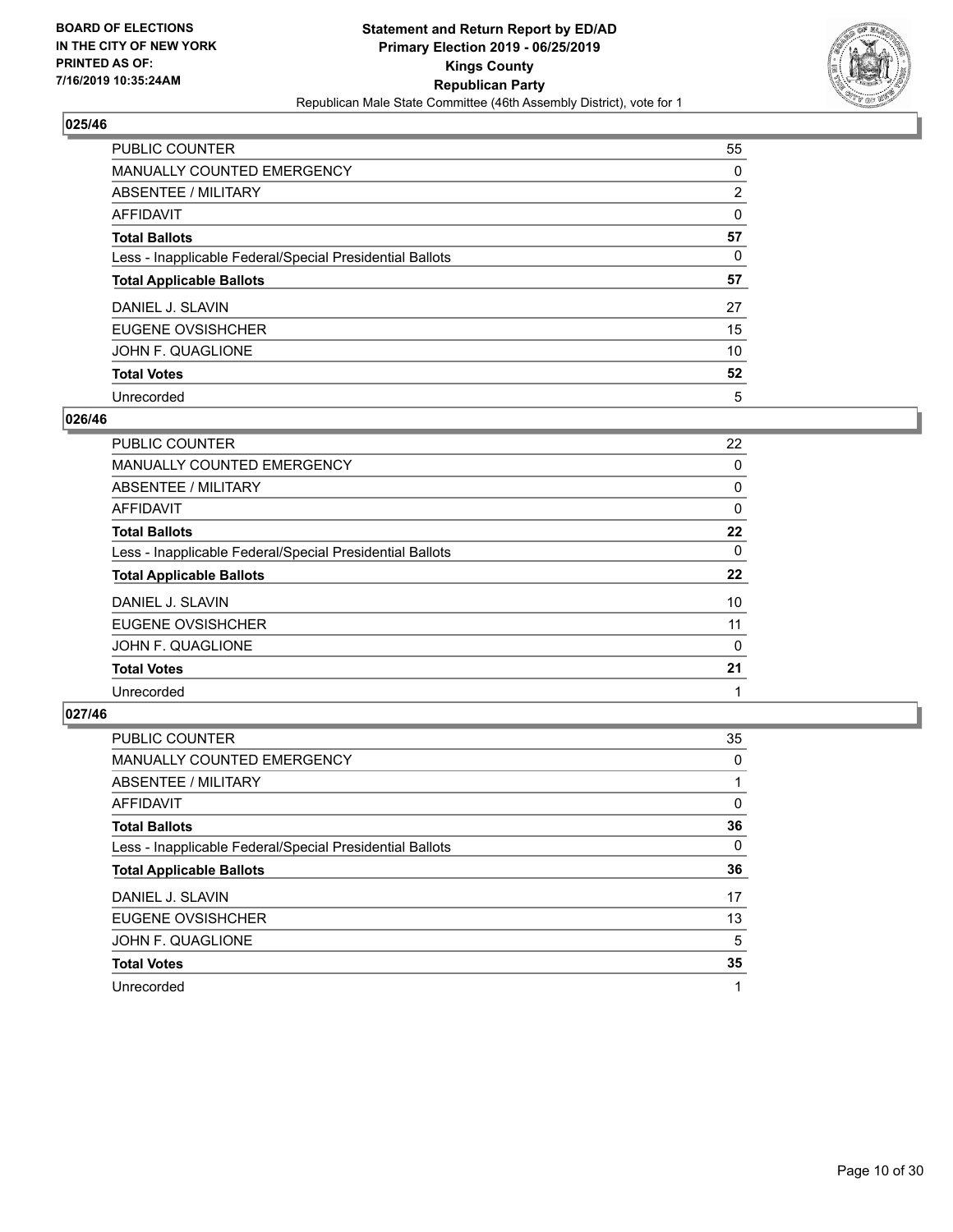

| <b>Total Votes</b>                                       | 41       |
|----------------------------------------------------------|----------|
| JOHN F. QUAGLIONE                                        | 4        |
| EUGENE OVSISHCHER                                        | 15       |
| DANIEL J. SLAVIN                                         | 22       |
| <b>Total Applicable Ballots</b>                          | 41       |
| Less - Inapplicable Federal/Special Presidential Ballots | 0        |
| <b>Total Ballots</b>                                     | 41       |
| <b>AFFIDAVIT</b>                                         | $\Omega$ |
| <b>ABSENTEE / MILITARY</b>                               | $\Omega$ |
| <b>MANUALLY COUNTED EMERGENCY</b>                        | $\Omega$ |
| PUBLIC COUNTER                                           | 41       |

## **029/46**

| <b>PUBLIC COUNTER</b>                                    | 49 |
|----------------------------------------------------------|----|
| <b>MANUALLY COUNTED EMERGENCY</b>                        | 0  |
| ABSENTEE / MILITARY                                      | 2  |
| <b>AFFIDAVIT</b>                                         |    |
| <b>Total Ballots</b>                                     | 52 |
| Less - Inapplicable Federal/Special Presidential Ballots | 0  |
| <b>Total Applicable Ballots</b>                          | 52 |
| DANIEL J. SLAVIN                                         | 9  |
| <b>EUGENE OVSISHCHER</b>                                 | 42 |
| JOHN F. QUAGLIONE                                        |    |
| <b>Total Votes</b>                                       | 52 |
|                                                          |    |

| <b>PUBLIC COUNTER</b>                                    | 10       |
|----------------------------------------------------------|----------|
| MANUALLY COUNTED EMERGENCY                               | 0        |
| ABSENTEE / MILITARY                                      | $\Omega$ |
| AFFIDAVIT                                                | $\Omega$ |
| <b>Total Ballots</b>                                     | 10       |
| Less - Inapplicable Federal/Special Presidential Ballots | $\Omega$ |
| <b>Total Applicable Ballots</b>                          | 10       |
| DANIEL J. SLAVIN                                         | 7        |
| EUGENE OVSISHCHER                                        |          |
| JOHN F. QUAGLIONE                                        | 2        |
| <b>Total Votes</b>                                       | 10       |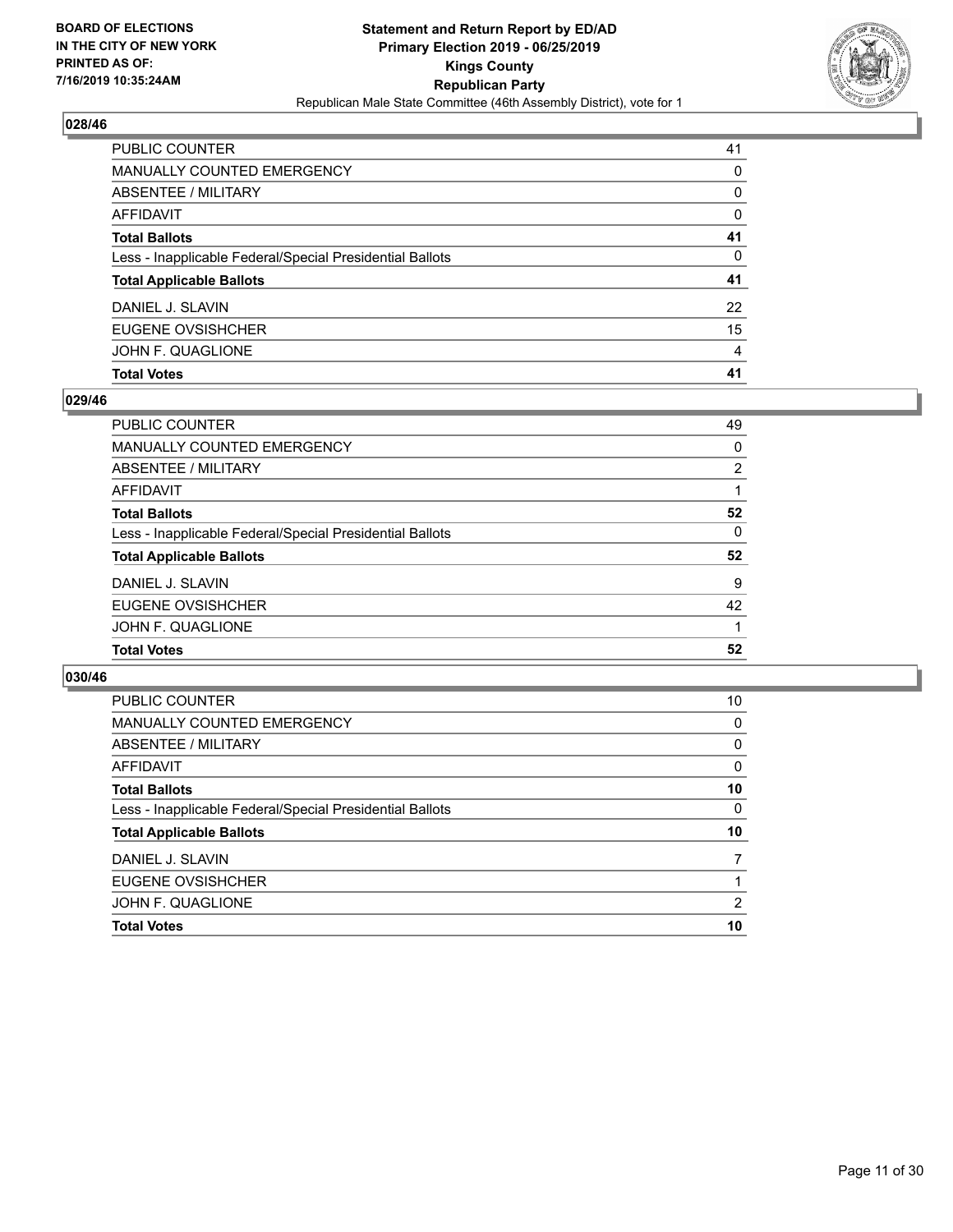

| PUBLIC COUNTER                                           | 12 <sup>2</sup> |
|----------------------------------------------------------|-----------------|
| <b>MANUALLY COUNTED EMERGENCY</b>                        | $\Omega$        |
| ABSENTEE / MILITARY                                      | $\Omega$        |
| <b>AFFIDAVIT</b>                                         | $\Omega$        |
| <b>Total Ballots</b>                                     | $12 \,$         |
| Less - Inapplicable Federal/Special Presidential Ballots | 0               |
| <b>Total Applicable Ballots</b>                          | 12              |
| DANIEL J. SLAVIN                                         | $\mathbf{0}$    |
| EUGENE OVSISHCHER                                        | $\Omega$        |
| JOHN F. QUAGLIONE                                        | 12 <sup>2</sup> |
| <b>Total Votes</b>                                       | 12              |

## **032/46**

| PUBLIC COUNTER                                           | $\overline{2}$ |
|----------------------------------------------------------|----------------|
| MANUALLY COUNTED EMERGENCY                               | 0              |
| ABSENTEE / MILITARY                                      | 0              |
| <b>AFFIDAVIT</b>                                         | $\Omega$       |
| <b>Total Ballots</b>                                     | $\mathbf{2}$   |
| Less - Inapplicable Federal/Special Presidential Ballots | $\Omega$       |
| <b>Total Applicable Ballots</b>                          | $\mathbf{2}$   |
| DANIEL J. SLAVIN                                         | $\Omega$       |
| EUGENE OVSISHCHER                                        | 2              |
| JOHN F. QUAGLIONE                                        | $\Omega$       |
| <b>Total Votes</b>                                       | $\mathbf{2}$   |

| <b>PUBLIC COUNTER</b>                                    |   |
|----------------------------------------------------------|---|
| <b>MANUALLY COUNTED EMERGENCY</b>                        | 0 |
| ABSENTEE / MILITARY                                      | 0 |
| AFFIDAVIT                                                | 0 |
| <b>Total Ballots</b>                                     |   |
| Less - Inapplicable Federal/Special Presidential Ballots | 0 |
| <b>Total Applicable Ballots</b>                          |   |
| DANIEL J. SLAVIN                                         | 0 |
| EUGENE OVSISHCHER                                        |   |
| JOHN F. QUAGLIONE                                        | 0 |
| <b>Total Votes</b>                                       |   |
|                                                          |   |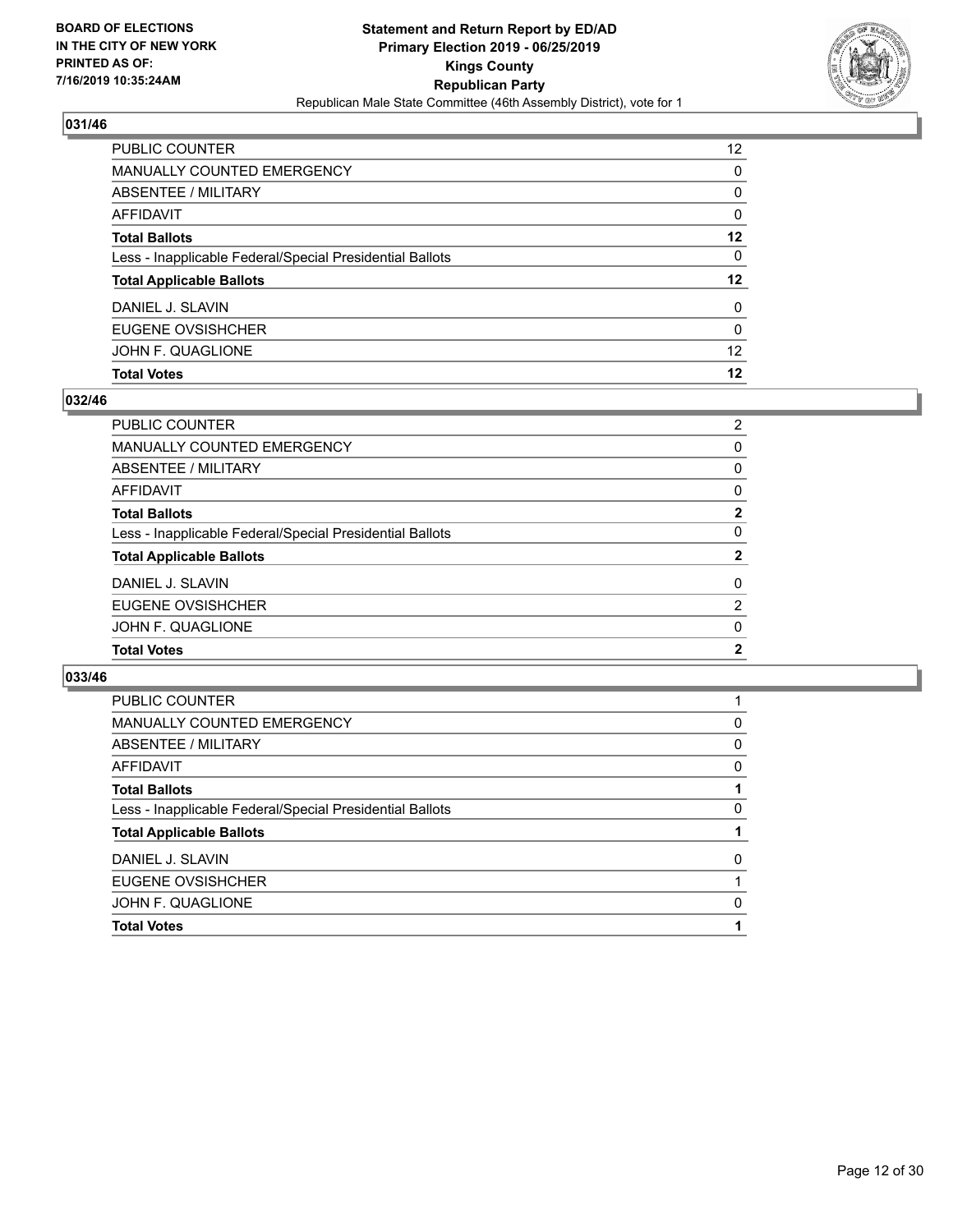

| PUBLIC COUNTER                                           | 4        |
|----------------------------------------------------------|----------|
| <b>MANUALLY COUNTED EMERGENCY</b>                        | 0        |
| <b>ABSENTEE / MILITARY</b>                               | $\Omega$ |
| <b>AFFIDAVIT</b>                                         | $\Omega$ |
| <b>Total Ballots</b>                                     | 4        |
| Less - Inapplicable Federal/Special Presidential Ballots | $\Omega$ |
| <b>Total Applicable Ballots</b>                          | 4        |
| DANIEL J. SLAVIN                                         | $\Omega$ |
| EUGENE OVSISHCHER                                        | 0        |
| JOHN F. QUAGLIONE                                        | 4        |
| <b>Total Votes</b>                                       | 4        |

## **035/46**

| PUBLIC COUNTER                                           | 4        |
|----------------------------------------------------------|----------|
| <b>MANUALLY COUNTED EMERGENCY</b>                        | 0        |
| ABSENTEE / MILITARY                                      |          |
| <b>AFFIDAVIT</b>                                         | $\Omega$ |
| <b>Total Ballots</b>                                     | 5        |
| Less - Inapplicable Federal/Special Presidential Ballots | $\Omega$ |
| <b>Total Applicable Ballots</b>                          | 5        |
| DANIEL J. SLAVIN                                         | 2        |
| EUGENE OVSISHCHER                                        | 0        |
| JOHN F. QUAGLIONE                                        | 3        |
| <b>Total Votes</b>                                       | 5        |
|                                                          |          |

| <b>PUBLIC COUNTER</b>                                    | 22       |
|----------------------------------------------------------|----------|
| <b>MANUALLY COUNTED EMERGENCY</b>                        | 0        |
| ABSENTEE / MILITARY                                      |          |
| <b>AFFIDAVIT</b>                                         |          |
| <b>Total Ballots</b>                                     | 24       |
| Less - Inapplicable Federal/Special Presidential Ballots | 0        |
| <b>Total Applicable Ballots</b>                          | 24       |
| DANIEL J. SLAVIN                                         | $\Omega$ |
| EUGENE OVSISHCHER                                        | 10       |
| JOHN F. QUAGLIONE                                        | 13       |
| <b>Total Votes</b>                                       | 23       |
| Unrecorded                                               | 1        |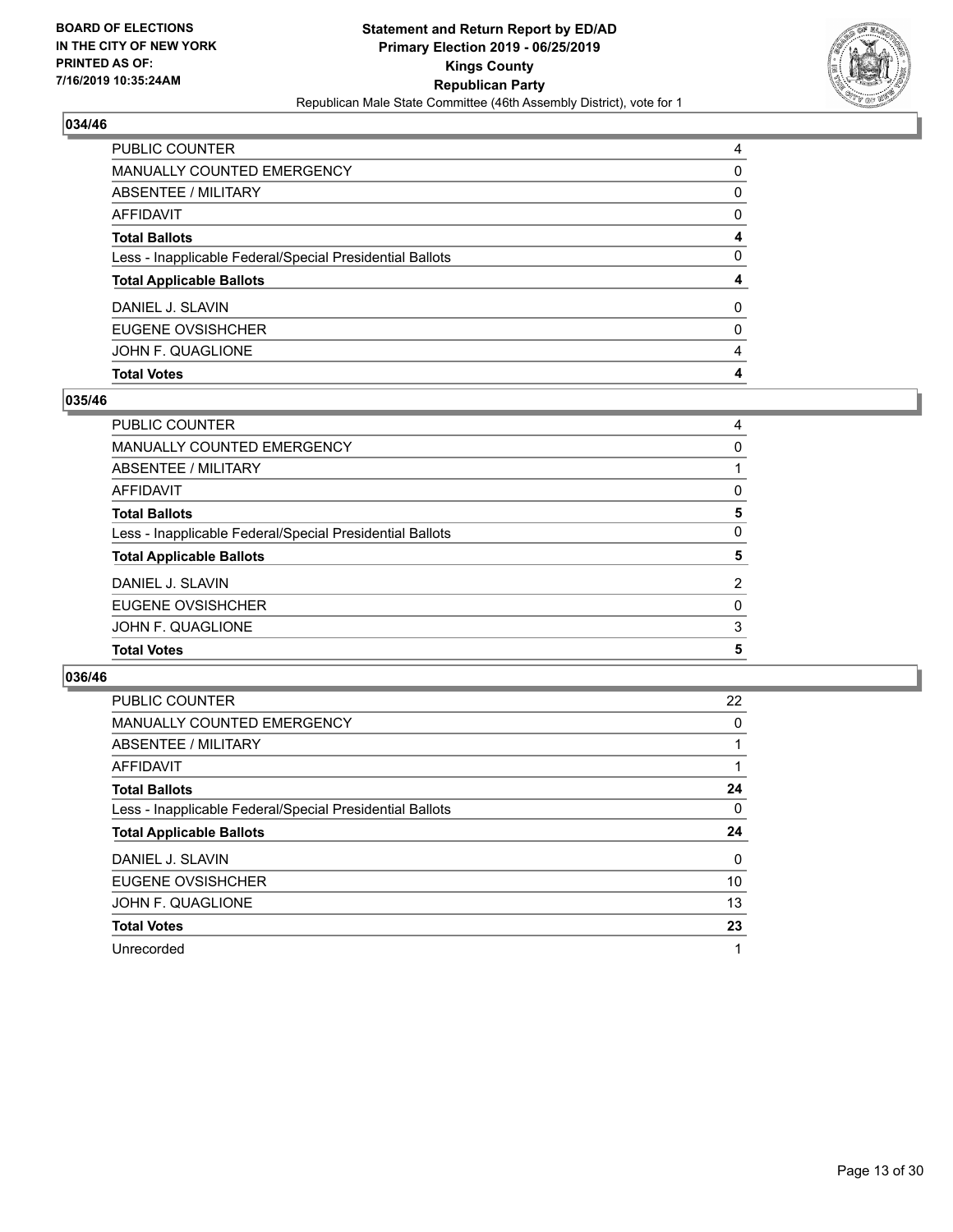

| PUBLIC COUNTER                                           | $\Omega$ |
|----------------------------------------------------------|----------|
| <b>MANUALLY COUNTED EMERGENCY</b>                        | 0        |
| <b>ABSENTEE / MILITARY</b>                               | $\Omega$ |
| <b>AFFIDAVIT</b>                                         | $\Omega$ |
| <b>Total Ballots</b>                                     | 0        |
| Less - Inapplicable Federal/Special Presidential Ballots | $\Omega$ |
| <b>Total Applicable Ballots</b>                          | 0        |
| DANIEL J. SLAVIN                                         | $\Omega$ |
| EUGENE OVSISHCHER                                        | $\Omega$ |
| JOHN F. QUAGLIONE                                        | $\Omega$ |
| <b>Total Votes</b>                                       | 0        |

## **038/46**

| PUBLIC COUNTER                                           | 13 |
|----------------------------------------------------------|----|
| <b>MANUALLY COUNTED EMERGENCY</b>                        | 0  |
| <b>ABSENTEE / MILITARY</b>                               | 2  |
| <b>AFFIDAVIT</b>                                         | 0  |
| <b>Total Ballots</b>                                     | 15 |
| Less - Inapplicable Federal/Special Presidential Ballots | 0  |
| <b>Total Applicable Ballots</b>                          | 15 |
| DANIEL J. SLAVIN                                         | 7  |
| EUGENE OVSISHCHER                                        | 4  |
| JOHN F. QUAGLIONE                                        | 4  |
| <b>Total Votes</b>                                       | 15 |

| <b>PUBLIC COUNTER</b>                                    |   |
|----------------------------------------------------------|---|
| <b>MANUALLY COUNTED EMERGENCY</b>                        | 0 |
| ABSENTEE / MILITARY                                      | 0 |
| AFFIDAVIT                                                | 0 |
| <b>Total Ballots</b>                                     |   |
| Less - Inapplicable Federal/Special Presidential Ballots | 0 |
| <b>Total Applicable Ballots</b>                          |   |
| DANIEL J. SLAVIN                                         | 0 |
| EUGENE OVSISHCHER                                        |   |
| JOHN F. QUAGLIONE                                        | 0 |
| <b>Total Votes</b>                                       |   |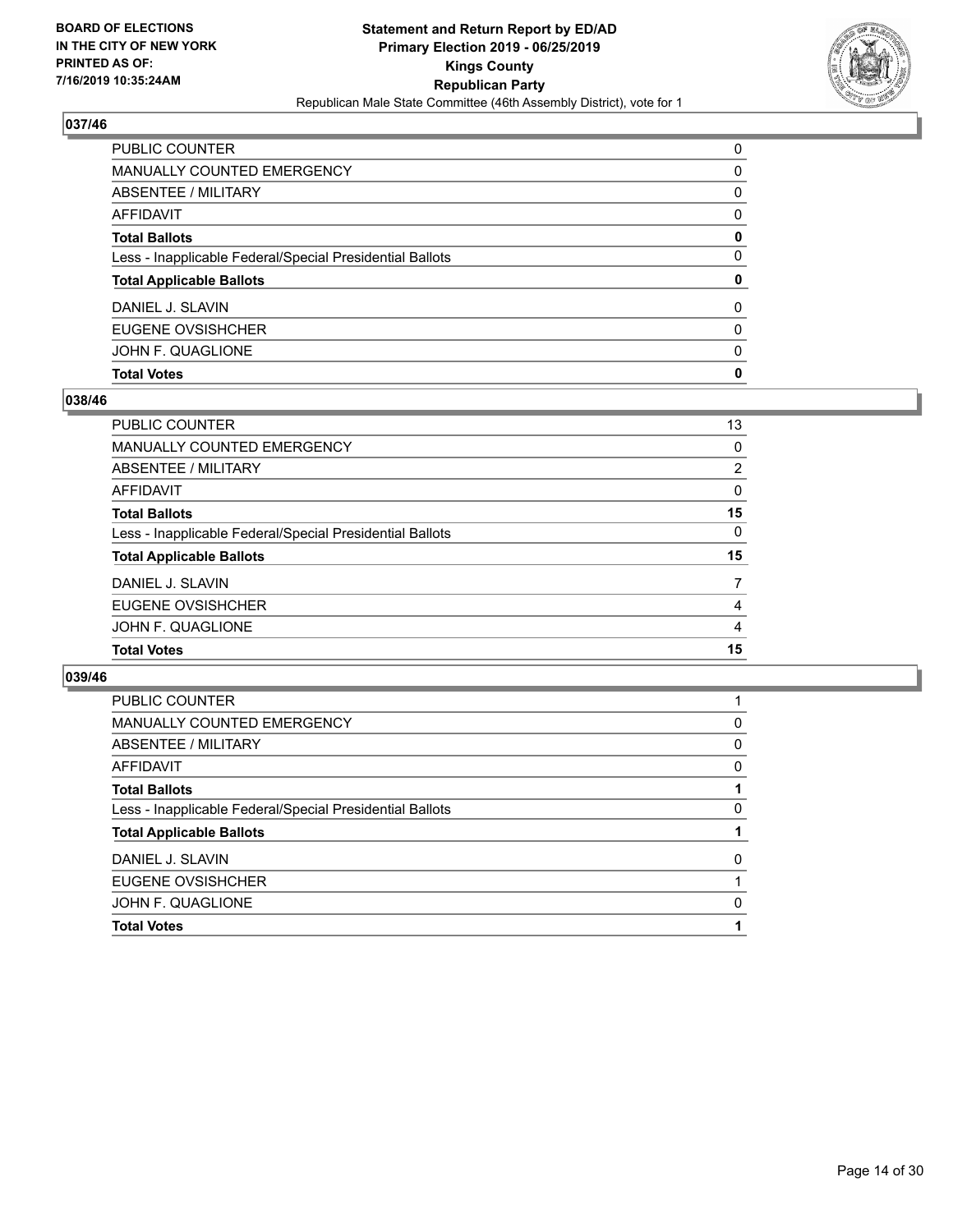

| PUBLIC COUNTER                                           | $\Omega$ |
|----------------------------------------------------------|----------|
| <b>MANUALLY COUNTED EMERGENCY</b>                        | 0        |
| <b>ABSENTEE / MILITARY</b>                               | $\Omega$ |
| <b>AFFIDAVIT</b>                                         | $\Omega$ |
| <b>Total Ballots</b>                                     | 0        |
| Less - Inapplicable Federal/Special Presidential Ballots | $\Omega$ |
| <b>Total Applicable Ballots</b>                          | 0        |
| DANIEL J. SLAVIN                                         | $\Omega$ |
| EUGENE OVSISHCHER                                        | $\Omega$ |
| JOHN F. QUAGLIONE                                        | $\Omega$ |
| <b>Total Votes</b>                                       | 0        |

## **041/46**

| PUBLIC COUNTER                                           | 18 |
|----------------------------------------------------------|----|
| <b>MANUALLY COUNTED EMERGENCY</b>                        | 0  |
| <b>ABSENTEE / MILITARY</b>                               |    |
| <b>AFFIDAVIT</b>                                         | 0  |
| <b>Total Ballots</b>                                     | 19 |
| Less - Inapplicable Federal/Special Presidential Ballots | 0  |
| <b>Total Applicable Ballots</b>                          | 19 |
| DANIEL J. SLAVIN                                         |    |
| EUGENE OVSISHCHER                                        | 2  |
| JOHN F. QUAGLIONE                                        | 16 |
| <b>Total Votes</b>                                       | 19 |
|                                                          |    |

| <b>PUBLIC COUNTER</b>                                    | 30             |
|----------------------------------------------------------|----------------|
| <b>MANUALLY COUNTED EMERGENCY</b>                        | 0              |
| ABSENTEE / MILITARY                                      | 0              |
| AFFIDAVIT                                                | 0              |
| <b>Total Ballots</b>                                     | 30             |
| Less - Inapplicable Federal/Special Presidential Ballots | 0              |
| <b>Total Applicable Ballots</b>                          | 30             |
| DANIEL J. SLAVIN                                         | 0              |
| EUGENE OVSISHCHER                                        | 17             |
| JOHN F. QUAGLIONE                                        | 11             |
| <b>Total Votes</b>                                       | 28             |
| Unrecorded                                               | $\overline{2}$ |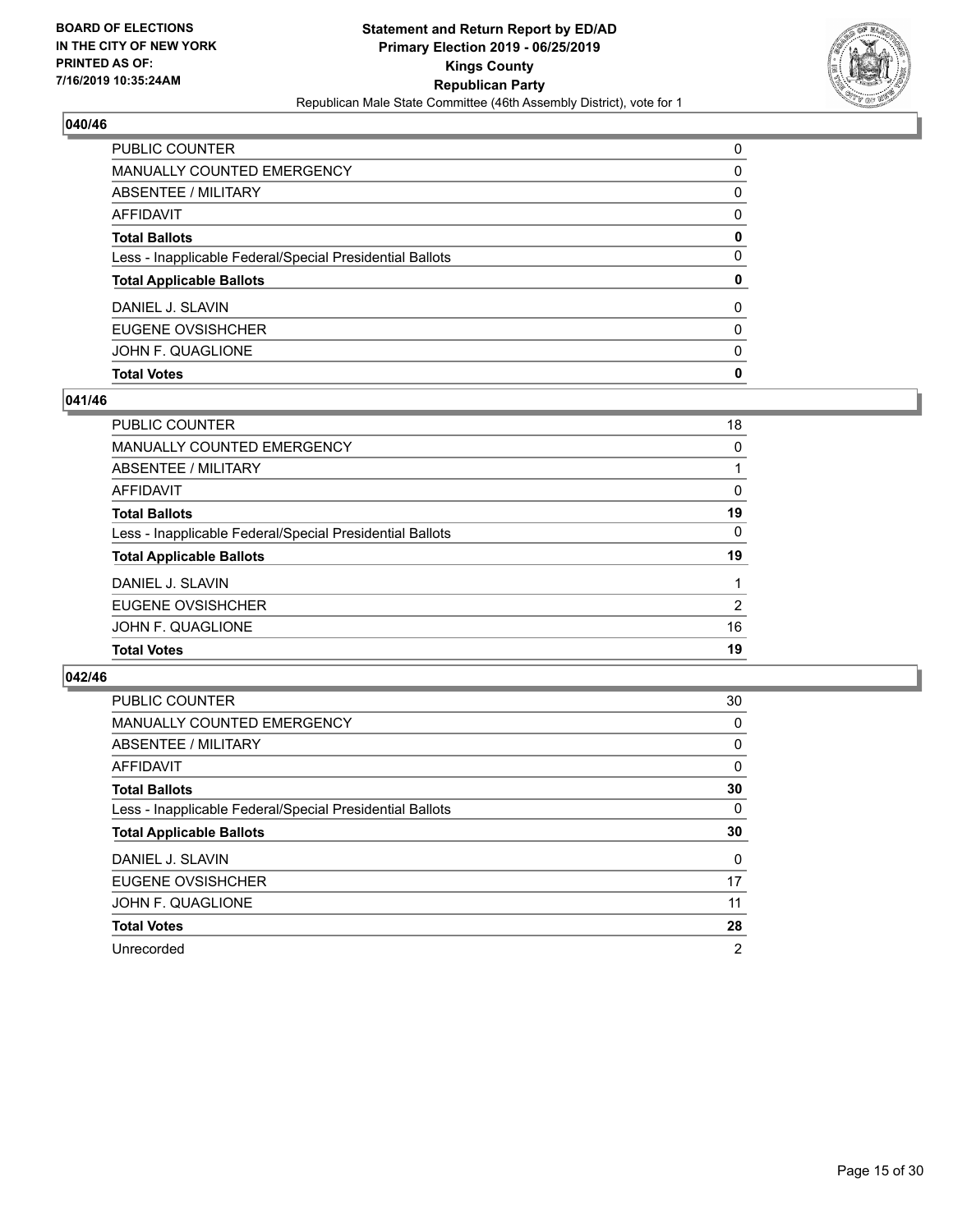

| PUBLIC COUNTER                                           | $\Omega$ |
|----------------------------------------------------------|----------|
| <b>MANUALLY COUNTED EMERGENCY</b>                        | 0        |
| <b>ABSENTEE / MILITARY</b>                               | $\Omega$ |
| <b>AFFIDAVIT</b>                                         | $\Omega$ |
| <b>Total Ballots</b>                                     | 0        |
| Less - Inapplicable Federal/Special Presidential Ballots | $\Omega$ |
| <b>Total Applicable Ballots</b>                          | 0        |
| DANIEL J. SLAVIN                                         | $\Omega$ |
| EUGENE OVSISHCHER                                        | $\Omega$ |
| JOHN F. QUAGLIONE                                        | $\Omega$ |
| <b>Total Votes</b>                                       | 0        |

## **044/46**

| PUBLIC COUNTER                                           |               |
|----------------------------------------------------------|---------------|
| <b>MANUALLY COUNTED EMERGENCY</b>                        | 0             |
| <b>ABSENTEE / MILITARY</b>                               | 7             |
| <b>AFFIDAVIT</b>                                         | 0             |
| <b>Total Ballots</b>                                     | 14            |
| Less - Inapplicable Federal/Special Presidential Ballots | 0             |
| <b>Total Applicable Ballots</b>                          | 14            |
| DANIEL J. SLAVIN                                         | 11            |
| EUGENE OVSISHCHER                                        | 1             |
| JOHN F. QUAGLIONE                                        | $\mathcal{P}$ |
| <b>Total Votes</b>                                       | 14            |
|                                                          |               |

| <b>PUBLIC COUNTER</b>                                    | 14 |
|----------------------------------------------------------|----|
| <b>MANUALLY COUNTED EMERGENCY</b>                        | 0  |
| ABSENTEE / MILITARY                                      |    |
| AFFIDAVIT                                                | 0  |
| <b>Total Ballots</b>                                     | 15 |
| Less - Inapplicable Federal/Special Presidential Ballots | 0  |
| <b>Total Applicable Ballots</b>                          | 15 |
| DANIEL J. SLAVIN                                         | 3  |
| EUGENE OVSISHCHER                                        | 4  |
| JOHN F. QUAGLIONE                                        | 6  |
|                                                          |    |
| <b>Total Votes</b>                                       | 13 |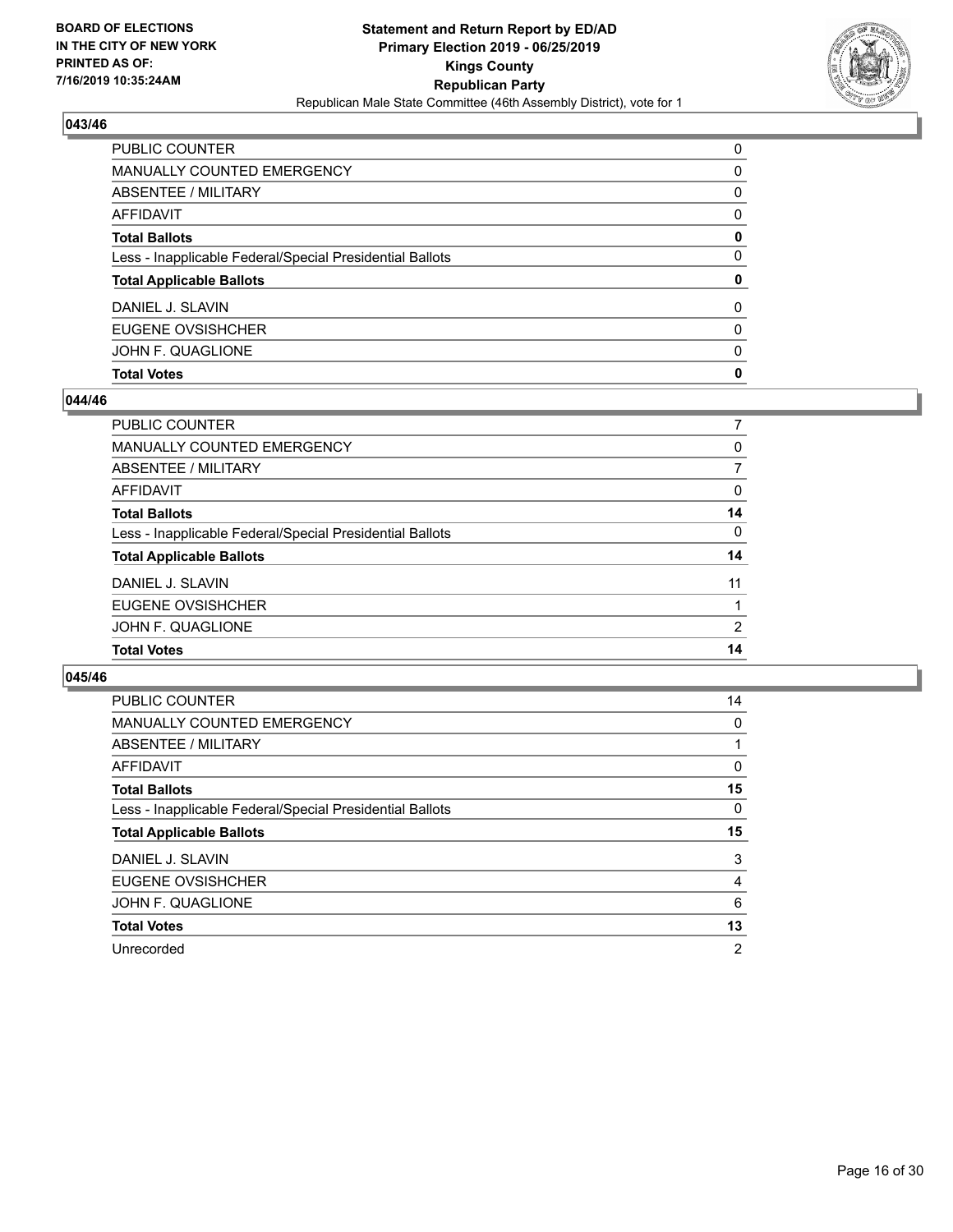

| PUBLIC COUNTER                                           |          |
|----------------------------------------------------------|----------|
| <b>MANUALLY COUNTED EMERGENCY</b>                        | 0        |
| <b>ABSENTEE / MILITARY</b>                               |          |
| <b>AFFIDAVIT</b>                                         | 0        |
| <b>Total Ballots</b>                                     | 8        |
| Less - Inapplicable Federal/Special Presidential Ballots | $\Omega$ |
| <b>Total Applicable Ballots</b>                          | 8        |
| DANIEL J. SLAVIN                                         | 5        |
| <b>EUGENE OVSISHCHER</b>                                 |          |
| JOHN F. QUAGLIONE                                        | 2        |
| <b>Total Votes</b>                                       | 8        |

## **047/46**

| PUBLIC COUNTER                                           | 32             |
|----------------------------------------------------------|----------------|
| <b>MANUALLY COUNTED EMERGENCY</b>                        | 0              |
| ABSENTEE / MILITARY                                      | $\overline{2}$ |
| AFFIDAVIT                                                | 0              |
| Total Ballots                                            | 34             |
| Less - Inapplicable Federal/Special Presidential Ballots | 0              |
| <b>Total Applicable Ballots</b>                          | 34             |
| DANIEL J. SLAVIN                                         | $\overline{2}$ |
| <b>EUGENE OVSISHCHER</b>                                 | 14             |
| JOHN F. QUAGLIONE                                        | 17             |
| <b>Total Votes</b>                                       | 33             |
| Unrecorded                                               |                |
|                                                          |                |

| <b>Total Votes</b>                                       | 8 |
|----------------------------------------------------------|---|
| JOHN F. QUAGLIONE                                        |   |
| EUGENE OVSISHCHER                                        |   |
| DANIEL J. SLAVIN                                         | 0 |
| <b>Total Applicable Ballots</b>                          | 8 |
| Less - Inapplicable Federal/Special Presidential Ballots | 0 |
| <b>Total Ballots</b>                                     | 8 |
| AFFIDAVIT                                                | 0 |
| ABSENTEE / MILITARY                                      | 2 |
| <b>MANUALLY COUNTED EMERGENCY</b>                        | 0 |
| <b>PUBLIC COUNTER</b>                                    | 6 |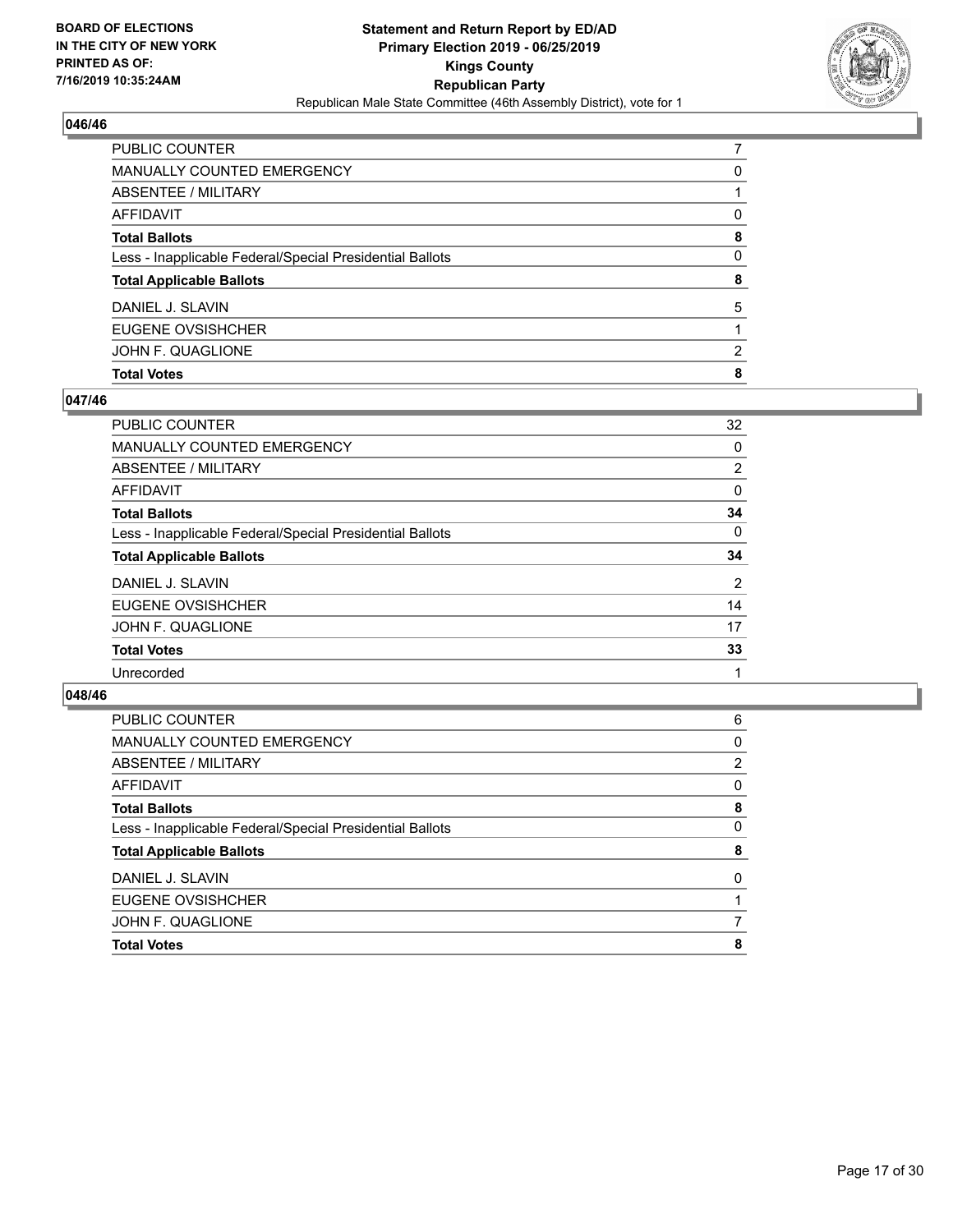

| PUBLIC COUNTER                                           |          |
|----------------------------------------------------------|----------|
| <b>MANUALLY COUNTED EMERGENCY</b>                        | 0        |
| ABSENTEE / MILITARY                                      |          |
| <b>AFFIDAVIT</b>                                         | 0        |
| <b>Total Ballots</b>                                     | 8        |
| Less - Inapplicable Federal/Special Presidential Ballots | $\Omega$ |
| <b>Total Applicable Ballots</b>                          | 8        |
| DANIEL J. SLAVIN                                         | $\Omega$ |
| EUGENE OVSISHCHER                                        | 0        |
| JOHN F. QUAGLIONE                                        | 8        |
| <b>Total Votes</b>                                       | 8        |

## **050/46**

| PUBLIC COUNTER                                           | 24       |
|----------------------------------------------------------|----------|
| MANUALLY COUNTED EMERGENCY                               | 0        |
| <b>ABSENTEE / MILITARY</b>                               |          |
| <b>AFFIDAVIT</b>                                         | $\Omega$ |
| <b>Total Ballots</b>                                     | 25       |
| Less - Inapplicable Federal/Special Presidential Ballots | $\Omega$ |
| <b>Total Applicable Ballots</b>                          | 25       |
| DANIEL J. SLAVIN                                         | $\Omega$ |
| EUGENE OVSISHCHER                                        | 0        |
| JOHN F. QUAGLIONE                                        | 25       |
| <b>Total Votes</b>                                       | 25       |
|                                                          |          |

| <b>PUBLIC COUNTER</b>                                    | 23       |
|----------------------------------------------------------|----------|
| <b>MANUALLY COUNTED EMERGENCY</b>                        | $\Omega$ |
| ABSENTEE / MILITARY                                      |          |
| AFFIDAVIT                                                | $\Omega$ |
| <b>Total Ballots</b>                                     | 24       |
| Less - Inapplicable Federal/Special Presidential Ballots | 0        |
| <b>Total Applicable Ballots</b>                          | 24       |
| DANIEL J. SLAVIN                                         | $\Omega$ |
| EUGENE OVSISHCHER                                        | $\Omega$ |
| JOHN F. QUAGLIONE                                        | 24       |
| <b>Total Votes</b>                                       | 24       |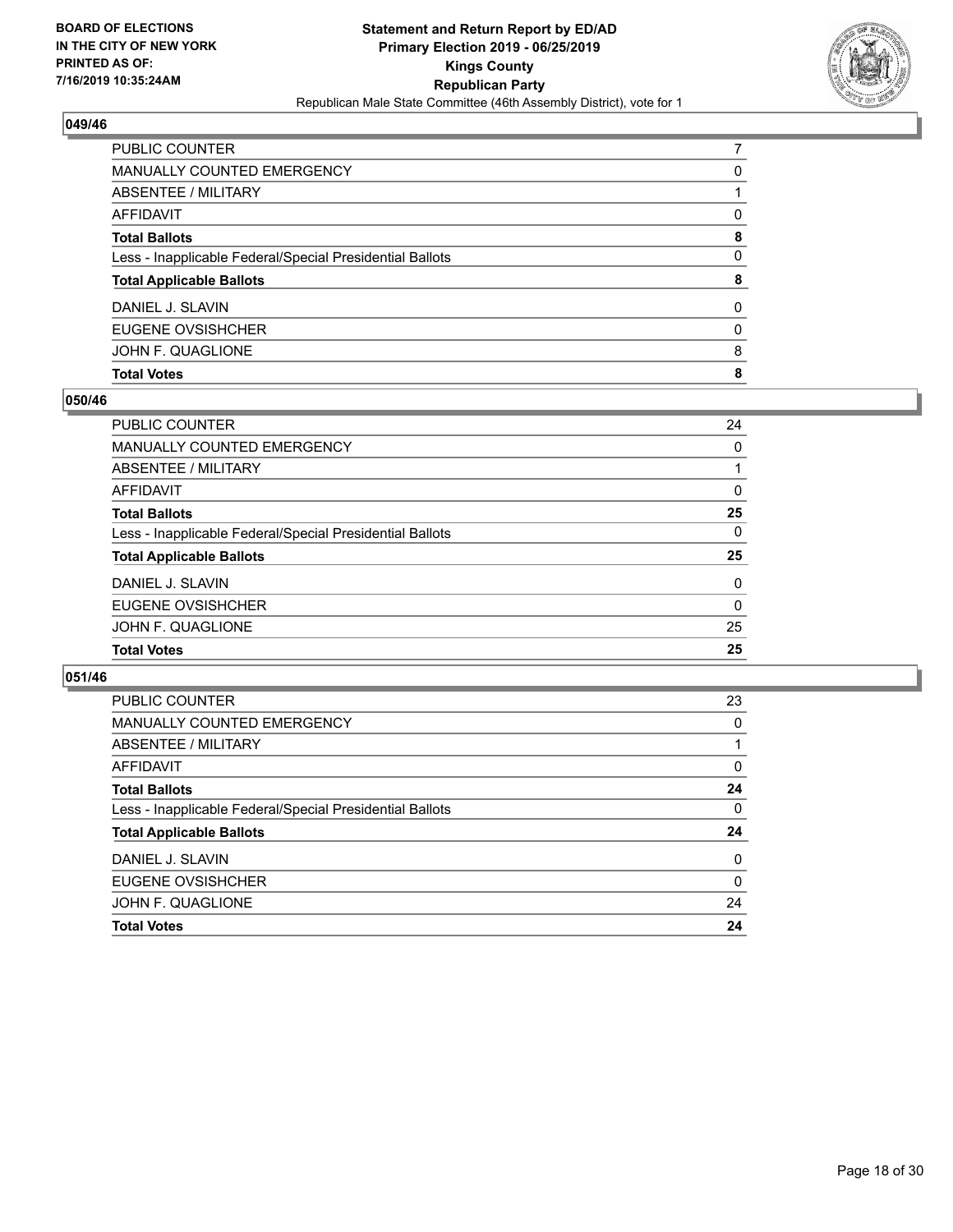

| PUBLIC COUNTER                                           | 40       |
|----------------------------------------------------------|----------|
| MANUALLY COUNTED EMERGENCY                               | 0        |
| ABSENTEE / MILITARY                                      |          |
| AFFIDAVIT                                                | 0        |
| <b>Total Ballots</b>                                     | 41       |
| Less - Inapplicable Federal/Special Presidential Ballots | 0        |
| <b>Total Applicable Ballots</b>                          | 41       |
|                                                          |          |
| DANIEL J. SLAVIN                                         | 3        |
| <b>EUGENE OVSISHCHER</b>                                 | $\Omega$ |
| JOHN F. QUAGLIONE                                        | 36       |
| <b>Total Votes</b>                                       | 39       |

#### **053/46**

| <b>PUBLIC COUNTER</b>                                    | 14             |
|----------------------------------------------------------|----------------|
| <b>MANUALLY COUNTED EMERGENCY</b>                        | $\Omega$       |
| ABSENTEE / MILITARY                                      | $\overline{2}$ |
| AFFIDAVIT                                                | 0              |
| <b>Total Ballots</b>                                     | 16             |
| Less - Inapplicable Federal/Special Presidential Ballots | $\Omega$       |
| <b>Total Applicable Ballots</b>                          | 16             |
| DANIEL J. SLAVIN                                         |                |
| EUGENE OVSISHCHER                                        |                |
| JOHN F. QUAGLIONE                                        | 14             |
| <b>Total Votes</b>                                       | 16             |

| 13       |
|----------|
| 0        |
| 3        |
| $\Omega$ |
| 16       |
| 0        |
| 16       |
|          |
|          |
| 14       |
| 16       |
|          |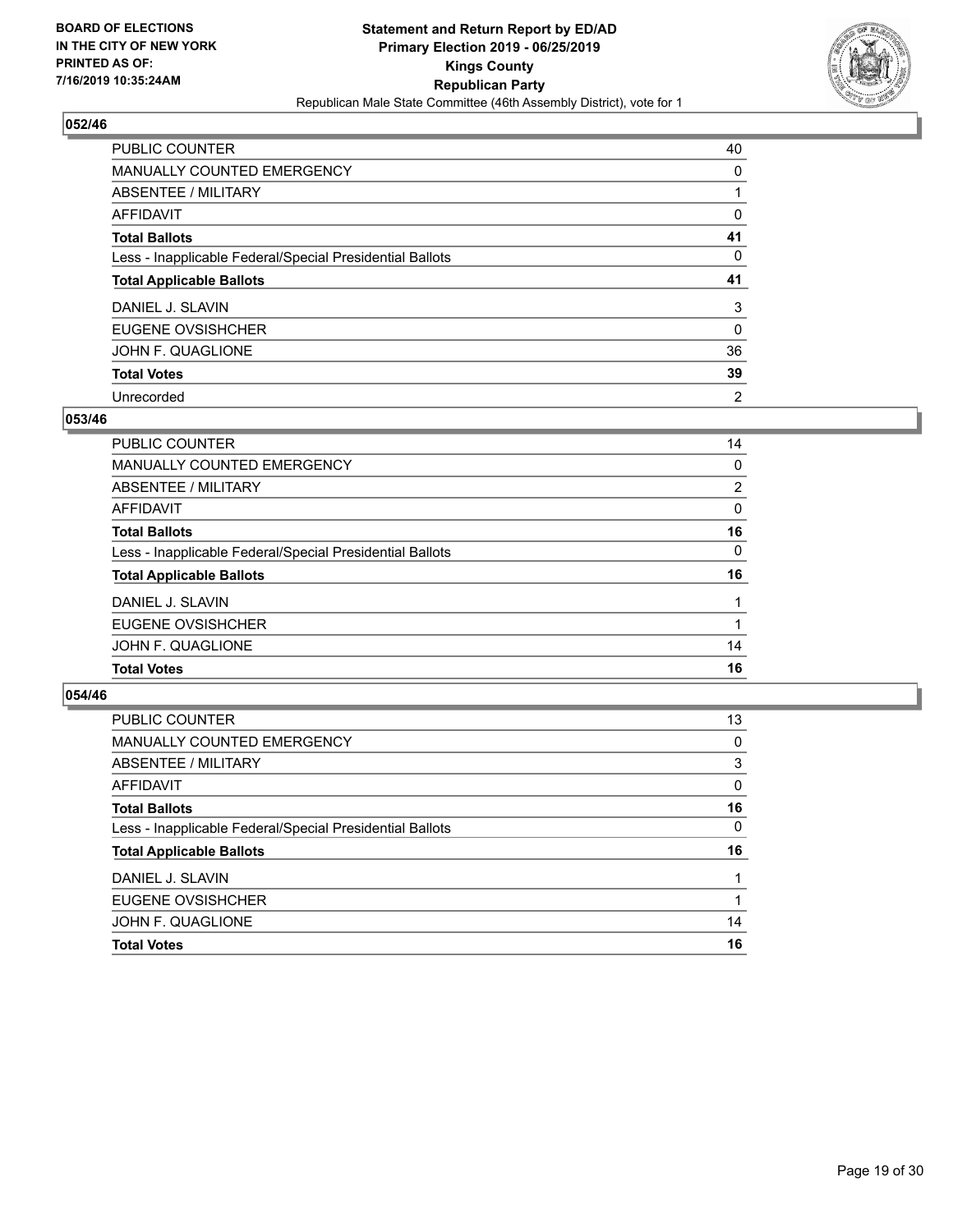

| PUBLIC COUNTER                                           | 8        |
|----------------------------------------------------------|----------|
| <b>MANUALLY COUNTED EMERGENCY</b>                        | 0        |
| <b>ABSENTEE / MILITARY</b>                               | $\Omega$ |
| <b>AFFIDAVIT</b>                                         | $\Omega$ |
| <b>Total Ballots</b>                                     | 8        |
| Less - Inapplicable Federal/Special Presidential Ballots | $\Omega$ |
| <b>Total Applicable Ballots</b>                          | 8        |
| DANIEL J. SLAVIN                                         | $\Omega$ |
| EUGENE OVSISHCHER                                        | 0        |
| JOHN F. QUAGLIONE                                        | 8        |
| <b>Total Votes</b>                                       | 8        |

## **056/46**

| PUBLIC COUNTER                                           | 14           |
|----------------------------------------------------------|--------------|
| <b>MANUALLY COUNTED EMERGENCY</b>                        | $\mathbf{0}$ |
| <b>ABSENTEE / MILITARY</b>                               | 0            |
| <b>AFFIDAVIT</b>                                         | 0            |
| <b>Total Ballots</b>                                     | 14           |
| Less - Inapplicable Federal/Special Presidential Ballots | 0            |
| <b>Total Applicable Ballots</b>                          | 14           |
| DANIEL J. SLAVIN                                         |              |
| EUGENE OVSISHCHER                                        | 0            |
| JOHN F. QUAGLIONE                                        | 13           |
| <b>Total Votes</b>                                       | 14           |
|                                                          |              |

| <b>PUBLIC COUNTER</b>                                    | 14 |
|----------------------------------------------------------|----|
| <b>MANUALLY COUNTED EMERGENCY</b>                        | 0  |
| ABSENTEE / MILITARY                                      |    |
| AFFIDAVIT                                                | 0  |
| <b>Total Ballots</b>                                     | 15 |
| Less - Inapplicable Federal/Special Presidential Ballots | 0  |
| <b>Total Applicable Ballots</b>                          | 15 |
| DANIEL J. SLAVIN                                         |    |
| EUGENE OVSISHCHER                                        |    |
| JOHN F. QUAGLIONE                                        | 12 |
| <b>Total Votes</b>                                       | 14 |
| Unrecorded                                               |    |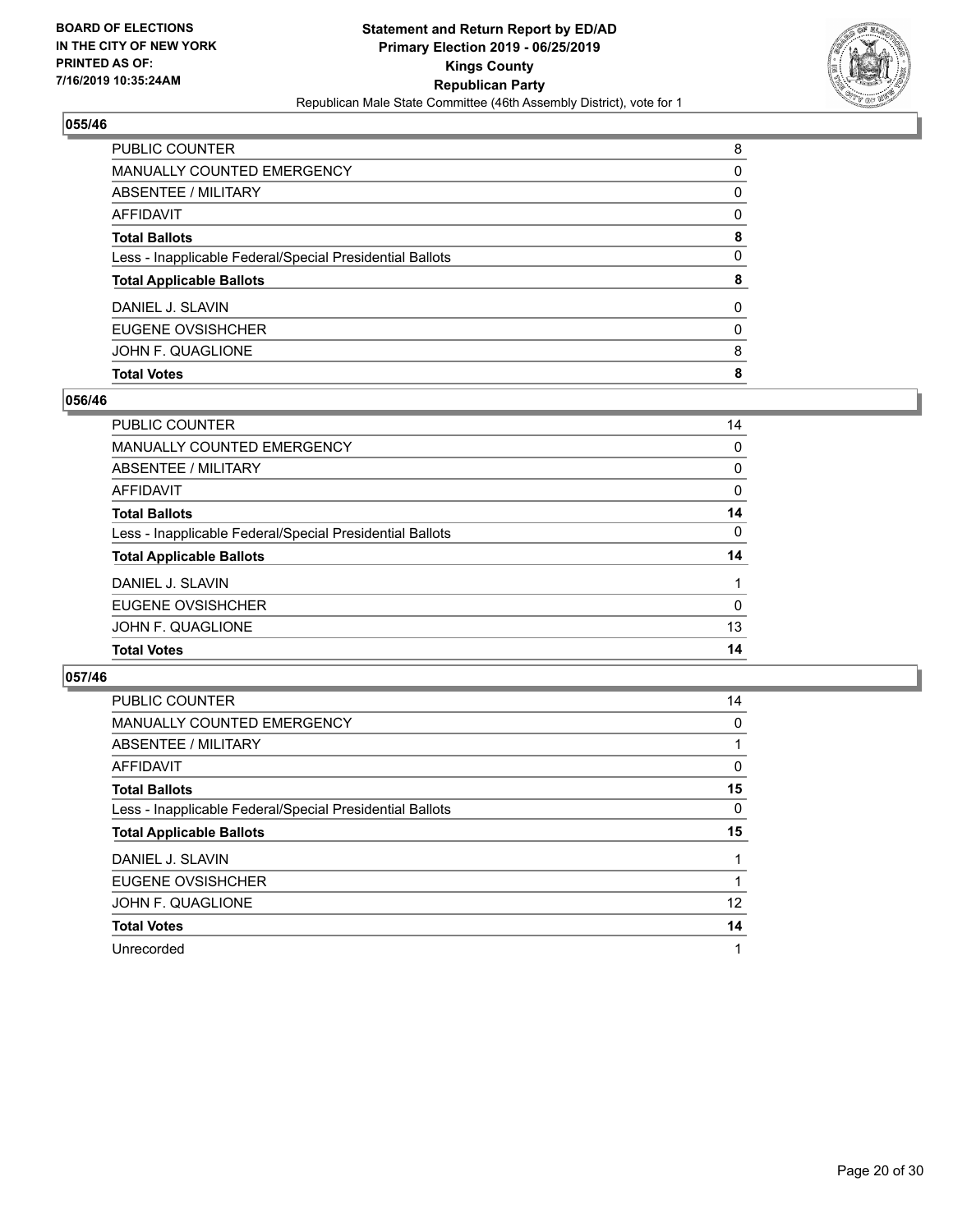

| <b>PUBLIC COUNTER</b>                                    | 15           |
|----------------------------------------------------------|--------------|
| MANUALLY COUNTED EMERGENCY                               | $\Omega$     |
| ABSENTEE / MILITARY                                      | $\Omega$     |
| AFFIDAVIT                                                | $\Omega$     |
| <b>Total Ballots</b>                                     | 15           |
| Less - Inapplicable Federal/Special Presidential Ballots | 0            |
| <b>Total Applicable Ballots</b>                          | 15           |
| DANIEL J. SLAVIN                                         | $\mathbf{0}$ |
| EUGENE OVSISHCHER                                        | $\Omega$     |
| JOHN F. QUAGLIONE                                        | 15           |
| <b>Total Votes</b>                                       | 15           |

## **059/46**

| PUBLIC COUNTER                                           | 9              |
|----------------------------------------------------------|----------------|
| <b>MANUALLY COUNTED EMERGENCY</b>                        | 0              |
| ABSENTEE / MILITARY                                      | $\overline{2}$ |
| <b>AFFIDAVIT</b>                                         | $\Omega$       |
| <b>Total Ballots</b>                                     | 11             |
| Less - Inapplicable Federal/Special Presidential Ballots | $\Omega$       |
| <b>Total Applicable Ballots</b>                          | 11             |
| DANIEL J. SLAVIN                                         | 3              |
| EUGENE OVSISHCHER                                        | 0              |
| JOHN F. QUAGLIONE                                        | 8              |
| <b>Total Votes</b>                                       | 11             |
|                                                          |                |

| <b>PUBLIC COUNTER</b>                                    | 19       |
|----------------------------------------------------------|----------|
| MANUALLY COUNTED EMERGENCY                               | $\Omega$ |
| ABSENTEE / MILITARY                                      | 2        |
| AFFIDAVIT                                                | $\Omega$ |
| <b>Total Ballots</b>                                     | 21       |
| Less - Inapplicable Federal/Special Presidential Ballots | 0        |
| <b>Total Applicable Ballots</b>                          | 21       |
| DANIEL J. SLAVIN                                         | $\Omega$ |
| EUGENE OVSISHCHER                                        |          |
| JOHN F. QUAGLIONE                                        | 20       |
| <b>Total Votes</b>                                       | 21       |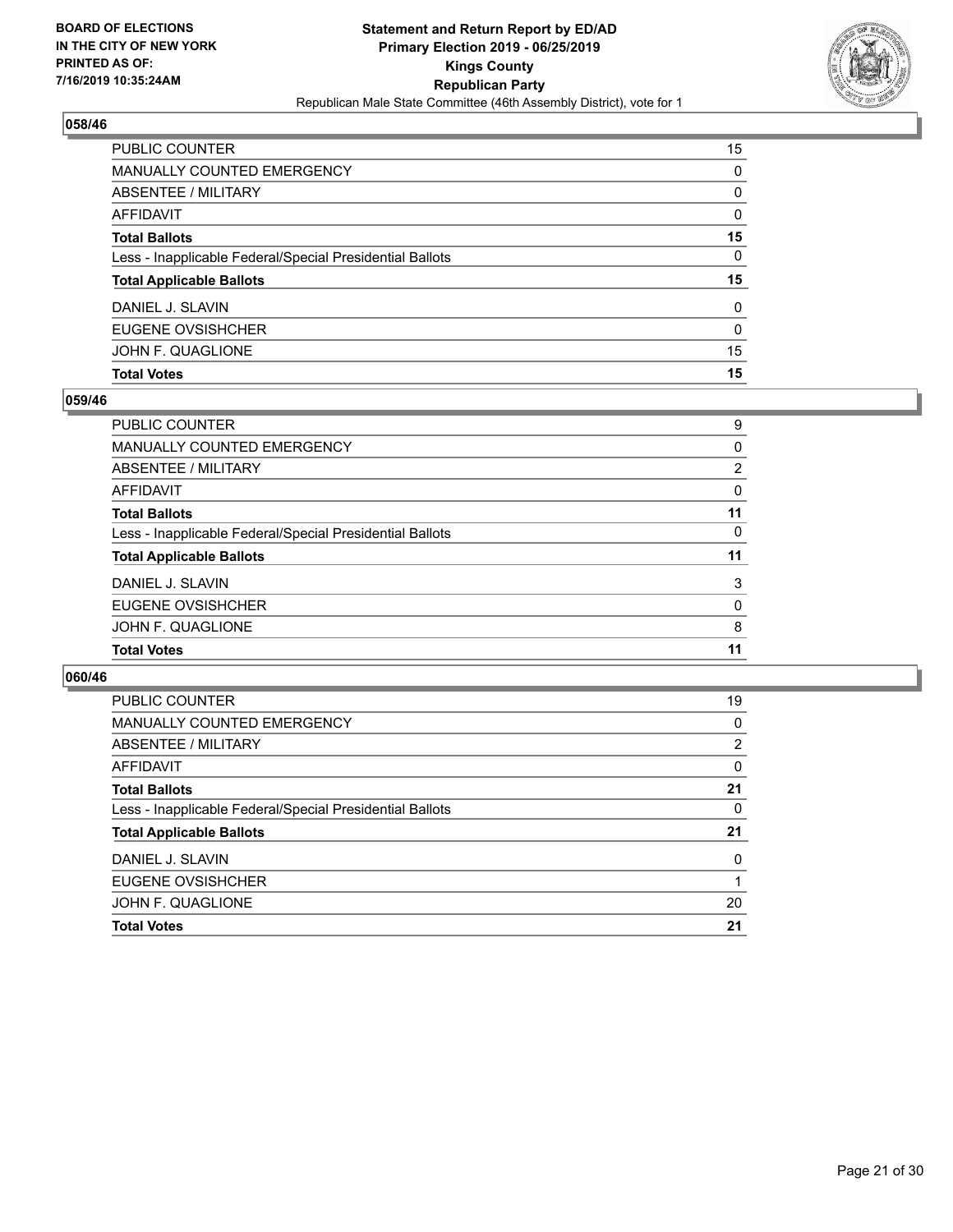

| PUBLIC COUNTER                                           | 12 <sup>2</sup> |
|----------------------------------------------------------|-----------------|
| <b>MANUALLY COUNTED EMERGENCY</b>                        | $\Omega$        |
| ABSENTEE / MILITARY                                      | $\Omega$        |
| <b>AFFIDAVIT</b>                                         | $\Omega$        |
| <b>Total Ballots</b>                                     | $12 \,$         |
| Less - Inapplicable Federal/Special Presidential Ballots | $\Omega$        |
| <b>Total Applicable Ballots</b>                          | $12 \,$         |
| DANIEL J. SLAVIN                                         | $\mathbf{0}$    |
| EUGENE OVSISHCHER                                        | $\Omega$        |
| JOHN F. QUAGLIONE                                        | 12              |
| <b>Total Votes</b>                                       | 12              |

## **062/46**

| PUBLIC COUNTER                                           | 19       |
|----------------------------------------------------------|----------|
| <b>MANUALLY COUNTED EMERGENCY</b>                        | $\Omega$ |
| <b>ABSENTEE / MILITARY</b>                               | $\Omega$ |
| <b>AFFIDAVIT</b>                                         |          |
| <b>Total Ballots</b>                                     | 20       |
| Less - Inapplicable Federal/Special Presidential Ballots | $\Omega$ |
| <b>Total Applicable Ballots</b>                          | 20       |
| DANIEL J. SLAVIN                                         | 2        |
| EUGENE OVSISHCHER                                        |          |
| JOHN F. QUAGLIONE                                        | 17       |
| <b>Total Votes</b>                                       | 20       |
|                                                          |          |

| <b>PUBLIC COUNTER</b>                                    | 11             |
|----------------------------------------------------------|----------------|
| MANUALLY COUNTED EMERGENCY                               | 0              |
| ABSENTEE / MILITARY                                      | 2              |
| AFFIDAVIT                                                | $\Omega$       |
| <b>Total Ballots</b>                                     | 13             |
| Less - Inapplicable Federal/Special Presidential Ballots | $\Omega$       |
| <b>Total Applicable Ballots</b>                          | 13             |
| DANIEL J. SLAVIN                                         | $\overline{2}$ |
| EUGENE OVSISHCHER                                        | $\Omega$       |
| JOHN F. QUAGLIONE                                        | 11             |
| <b>Total Votes</b>                                       | 13             |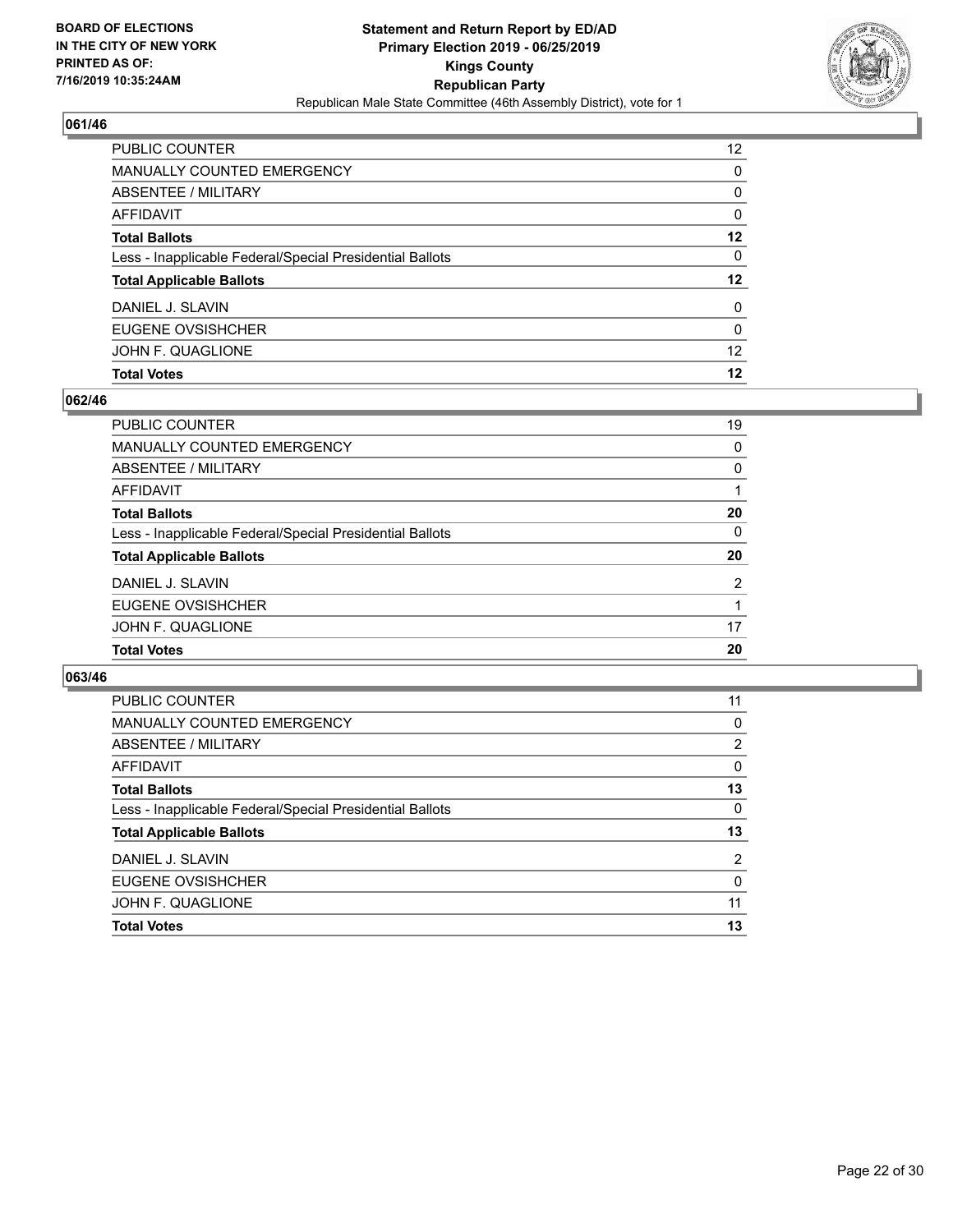

| <b>Total Ballots</b>                                     | 11           |
|----------------------------------------------------------|--------------|
| Less - Inapplicable Federal/Special Presidential Ballots | 0            |
| <b>Total Applicable Ballots</b>                          | 11           |
| DANIEL J. SLAVIN                                         | $\mathbf{0}$ |
| EUGENE OVSISHCHER                                        |              |
|                                                          |              |
| JOHN F. QUAGLIONE                                        | 10           |

## **065/46**

| PUBLIC COUNTER                                           | 23             |
|----------------------------------------------------------|----------------|
| <b>MANUALLY COUNTED EMERGENCY</b>                        | 0              |
| ABSENTEE / MILITARY                                      | 4              |
| AFFIDAVIT                                                | $\Omega$       |
| <b>Total Ballots</b>                                     | 27             |
| Less - Inapplicable Federal/Special Presidential Ballots | 0              |
| <b>Total Applicable Ballots</b>                          | 27             |
| DANIEL J. SLAVIN                                         | $\overline{2}$ |
| <b>EUGENE OVSISHCHER</b>                                 | 2              |
| JOHN F. QUAGLIONE                                        | 22             |
| <b>Total Votes</b>                                       | 26             |
| Unrecorded                                               |                |
|                                                          |                |

| EUGENE OVSISHCHER                                        | $\Omega$ |
|----------------------------------------------------------|----------|
| DANIEL J. SLAVIN                                         | $\Omega$ |
| <b>Total Applicable Ballots</b>                          | $12 \,$  |
| Less - Inapplicable Federal/Special Presidential Ballots | $\Omega$ |
| <b>Total Ballots</b>                                     | 12       |
| AFFIDAVIT                                                | $\Omega$ |
| ABSENTEE / MILITARY                                      | $\Omega$ |
| <b>MANUALLY COUNTED EMERGENCY</b>                        | $\Omega$ |
| <b>PUBLIC COUNTER</b>                                    | 12       |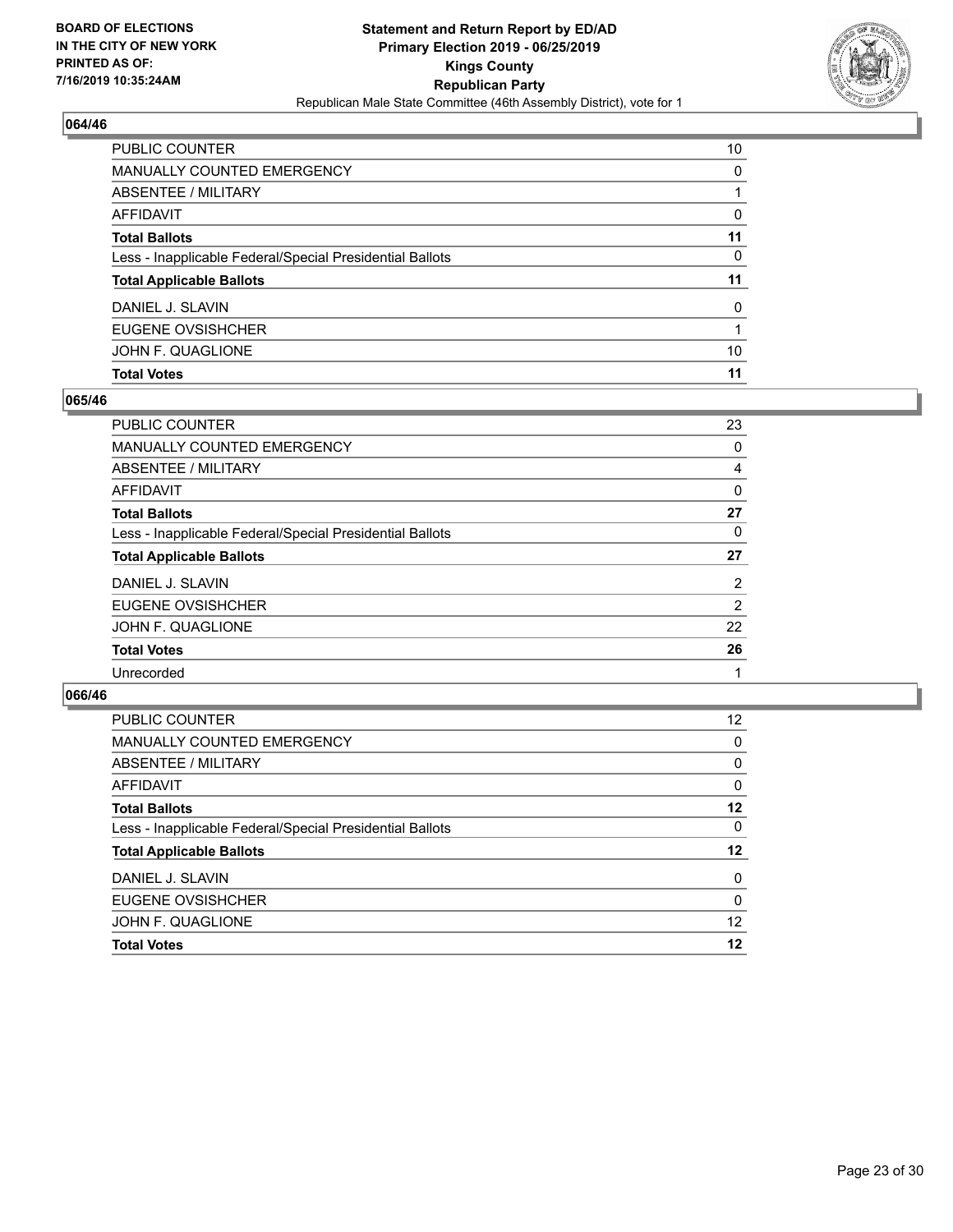

| PUBLIC COUNTER                                           | 26           |
|----------------------------------------------------------|--------------|
| <b>MANUALLY COUNTED EMERGENCY</b>                        | $\Omega$     |
| ABSENTEE / MILITARY                                      | 0            |
| <b>AFFIDAVIT</b>                                         | $\Omega$     |
| <b>Total Ballots</b>                                     | 26           |
| Less - Inapplicable Federal/Special Presidential Ballots | 0            |
| <b>Total Applicable Ballots</b>                          | 26           |
| DANIEL J. SLAVIN                                         | $\mathbf{0}$ |
| EUGENE OVSISHCHER                                        | $\Omega$     |
| JOHN F. QUAGLIONE                                        | 26           |
| <b>Total Votes</b>                                       | 26           |

## **068/46**

| PUBLIC COUNTER                                           | 22             |
|----------------------------------------------------------|----------------|
| <b>MANUALLY COUNTED EMERGENCY</b>                        | $\Omega$       |
| <b>ABSENTEE / MILITARY</b>                               | 3              |
| <b>AFFIDAVIT</b>                                         | $\mathbf{0}$   |
| <b>Total Ballots</b>                                     | 25             |
| Less - Inapplicable Federal/Special Presidential Ballots | $\Omega$       |
| <b>Total Applicable Ballots</b>                          | 25             |
| DANIEL J. SLAVIN                                         | $\Omega$       |
| <b>EUGENE OVSISHCHER</b>                                 | $\overline{2}$ |
| JOHN F. QUAGLIONE                                        | 23             |
| <b>Total Votes</b>                                       | 25             |
|                                                          |                |

| <b>PUBLIC COUNTER</b>                                    | 28             |
|----------------------------------------------------------|----------------|
| <b>MANUALLY COUNTED EMERGENCY</b>                        | 0              |
| ABSENTEE / MILITARY                                      | 0              |
| AFFIDAVIT                                                | $\Omega$       |
| <b>Total Ballots</b>                                     | 28             |
| Less - Inapplicable Federal/Special Presidential Ballots | 0              |
| <b>Total Applicable Ballots</b>                          | 28             |
| DANIEL J. SLAVIN                                         | $\overline{2}$ |
| EUGENE OVSISHCHER                                        |                |
| JOHN F. QUAGLIONE                                        | 24             |
| <b>Total Votes</b>                                       | 27             |
| Unrecorded                                               |                |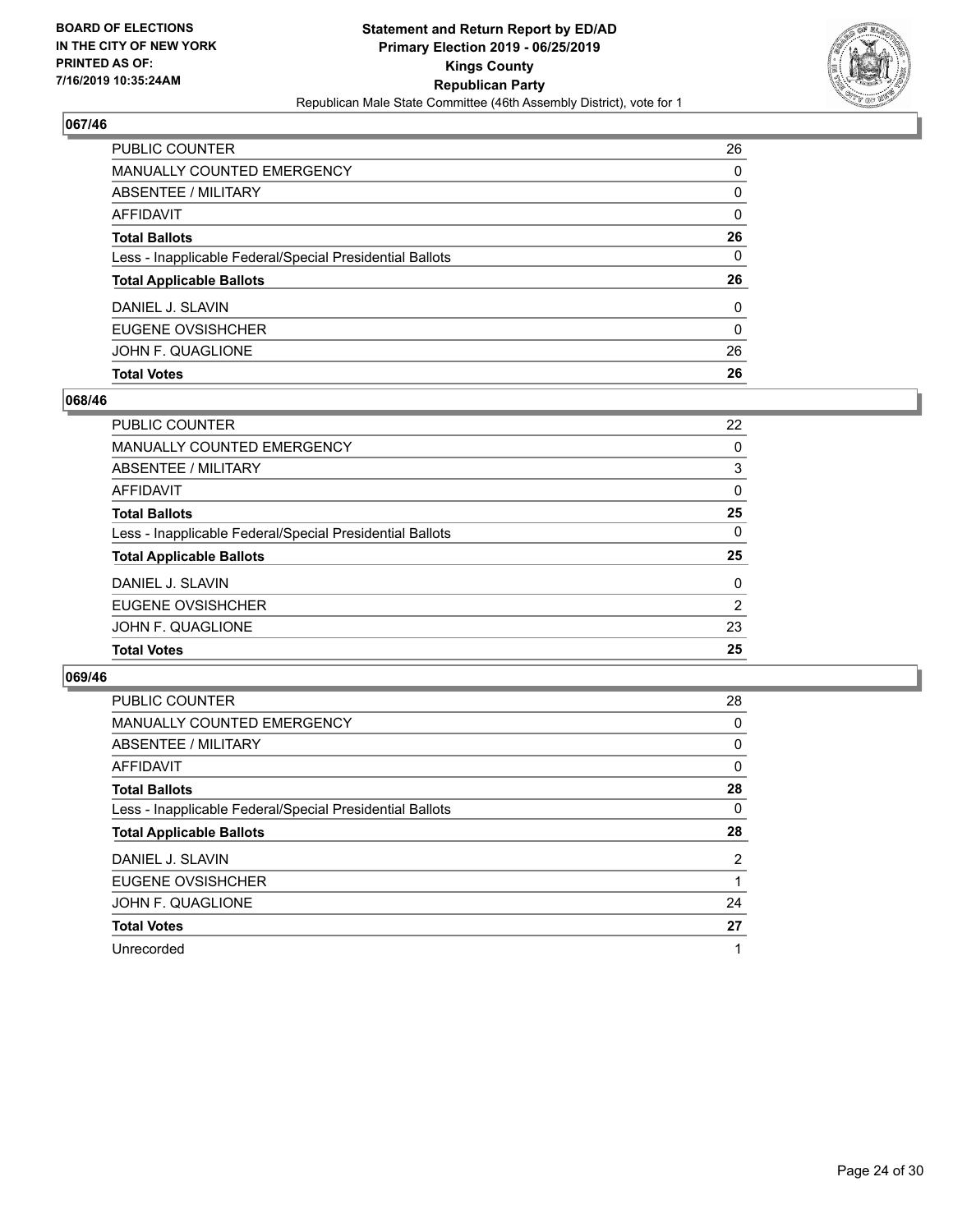

| PUBLIC COUNTER                                           | 23       |
|----------------------------------------------------------|----------|
| <b>MANUALLY COUNTED EMERGENCY</b>                        | $\Omega$ |
| ABSENTEE / MILITARY                                      | 2        |
| <b>AFFIDAVIT</b>                                         | $\Omega$ |
| <b>Total Ballots</b>                                     | 25       |
| Less - Inapplicable Federal/Special Presidential Ballots | 0        |
| <b>Total Applicable Ballots</b>                          | 25       |
| DANIEL J. SLAVIN                                         | $\Omega$ |
| EUGENE OVSISHCHER                                        |          |
| JOHN F. QUAGLIONE                                        | 24       |
| <b>Total Votes</b>                                       | 25       |

## **071/46**

| PUBLIC COUNTER                                           | 15           |
|----------------------------------------------------------|--------------|
| MANUALLY COUNTED EMERGENCY                               | $\Omega$     |
| <b>ABSENTEE / MILITARY</b>                               |              |
| AFFIDAVIT                                                | $\Omega$     |
| <b>Total Ballots</b>                                     | 16           |
| Less - Inapplicable Federal/Special Presidential Ballots | $\mathbf{0}$ |
| <b>Total Applicable Ballots</b>                          | 16           |
| DANIEL J. SLAVIN                                         | $\mathbf{0}$ |
| <b>EUGENE OVSISHCHER</b>                                 | $\mathbf{0}$ |
| JOHN F. QUAGLIONE                                        | 16           |
| <b>Total Votes</b>                                       | 16           |
|                                                          |              |

| <b>PUBLIC COUNTER</b>                                    | 18             |
|----------------------------------------------------------|----------------|
| MANUALLY COUNTED EMERGENCY                               | 0              |
| ABSENTEE / MILITARY                                      | 2              |
| AFFIDAVIT                                                | $\Omega$       |
| <b>Total Ballots</b>                                     | 20             |
| Less - Inapplicable Federal/Special Presidential Ballots | $\Omega$       |
| <b>Total Applicable Ballots</b>                          | 20             |
| DANIEL J. SLAVIN                                         | $\overline{2}$ |
| EUGENE OVSISHCHER                                        |                |
| JOHN F. QUAGLIONE                                        | 17             |
| <b>Total Votes</b>                                       | 20             |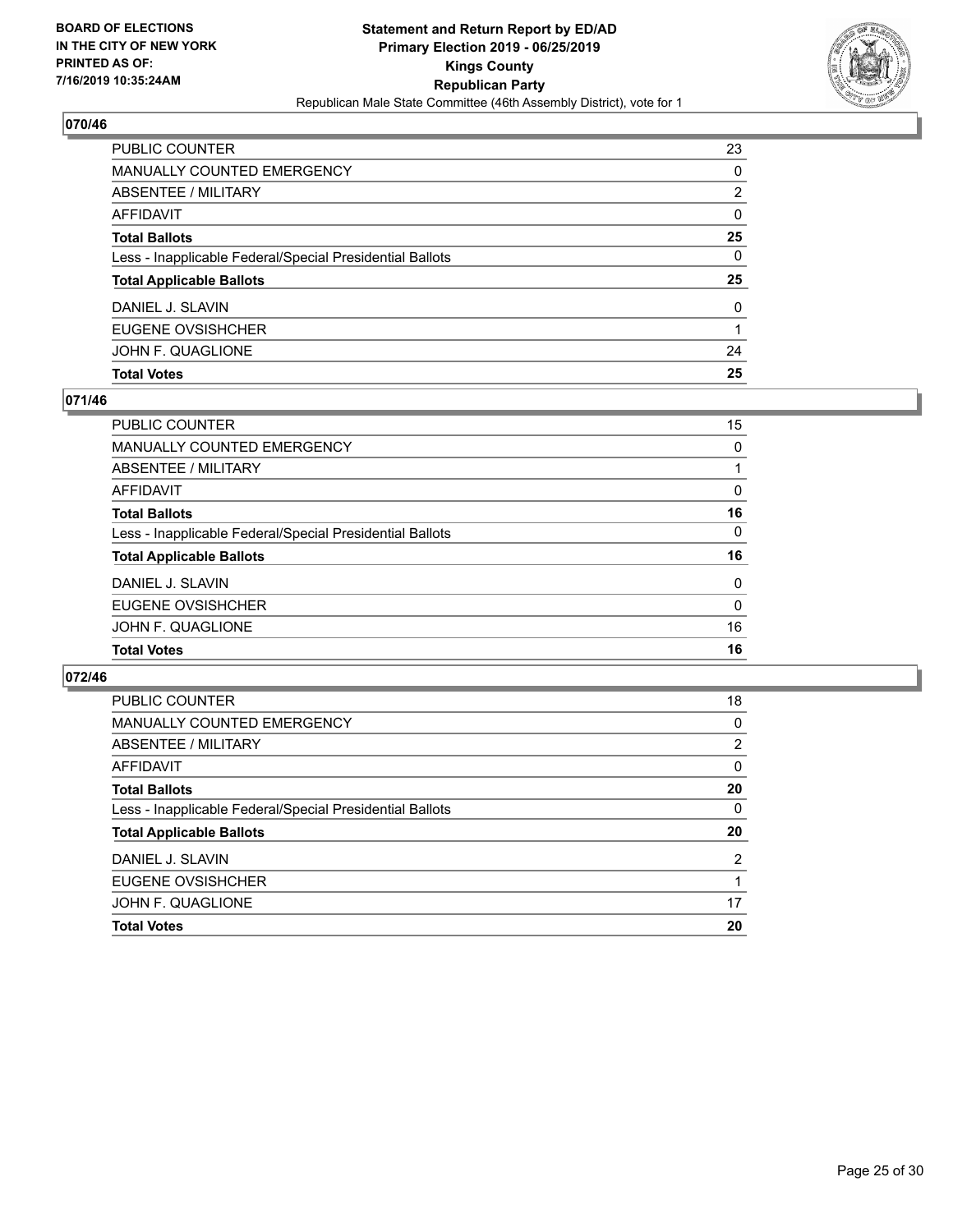

| PUBLIC COUNTER                                           |          |
|----------------------------------------------------------|----------|
| <b>MANUALLY COUNTED EMERGENCY</b>                        | 0        |
| <b>ABSENTEE / MILITARY</b>                               | $\Omega$ |
| <b>AFFIDAVIT</b>                                         | $\Omega$ |
| <b>Total Ballots</b>                                     |          |
| Less - Inapplicable Federal/Special Presidential Ballots | 0        |
| <b>Total Applicable Ballots</b>                          |          |
| DANIEL J. SLAVIN                                         | $\Omega$ |
| EUGENE OVSISHCHER                                        |          |
| JOHN F. QUAGLIONE                                        | 0        |
| <b>Total Votes</b>                                       |          |

## **074/46**

| PUBLIC COUNTER                                           |          |
|----------------------------------------------------------|----------|
| MANUALLY COUNTED EMERGENCY                               | 0        |
| ABSENTEE / MILITARY                                      | 0        |
| AFFIDAVIT                                                | $\Omega$ |
| Total Ballots                                            |          |
| Less - Inapplicable Federal/Special Presidential Ballots | $\Omega$ |
| <b>Total Applicable Ballots</b>                          |          |
| DANIEL J. SLAVIN                                         | $\Omega$ |
| <b>EUGENE OVSISHCHER</b>                                 | 0        |
| JOHN F. QUAGLIONE                                        |          |
| <b>Total Votes</b>                                       |          |
|                                                          |          |

| PUBLIC COUNTER                                           | 25       |
|----------------------------------------------------------|----------|
| <b>MANUALLY COUNTED EMERGENCY</b>                        | 0        |
| ABSENTEE / MILITARY                                      | 4        |
| <b>AFFIDAVIT</b>                                         | 0        |
| <b>Total Ballots</b>                                     | 29       |
| Less - Inapplicable Federal/Special Presidential Ballots | $\Omega$ |
| <b>Total Applicable Ballots</b>                          | 29       |
| DANIEL J. SLAVIN                                         | 3        |
| EUGENE OVSISHCHER                                        | $\Omega$ |
| JOHN F. QUAGLIONE                                        | 25       |
| DAVID M DRAKE (WRITE-IN)                                 |          |
| <b>Total Votes</b>                                       | 29       |
|                                                          |          |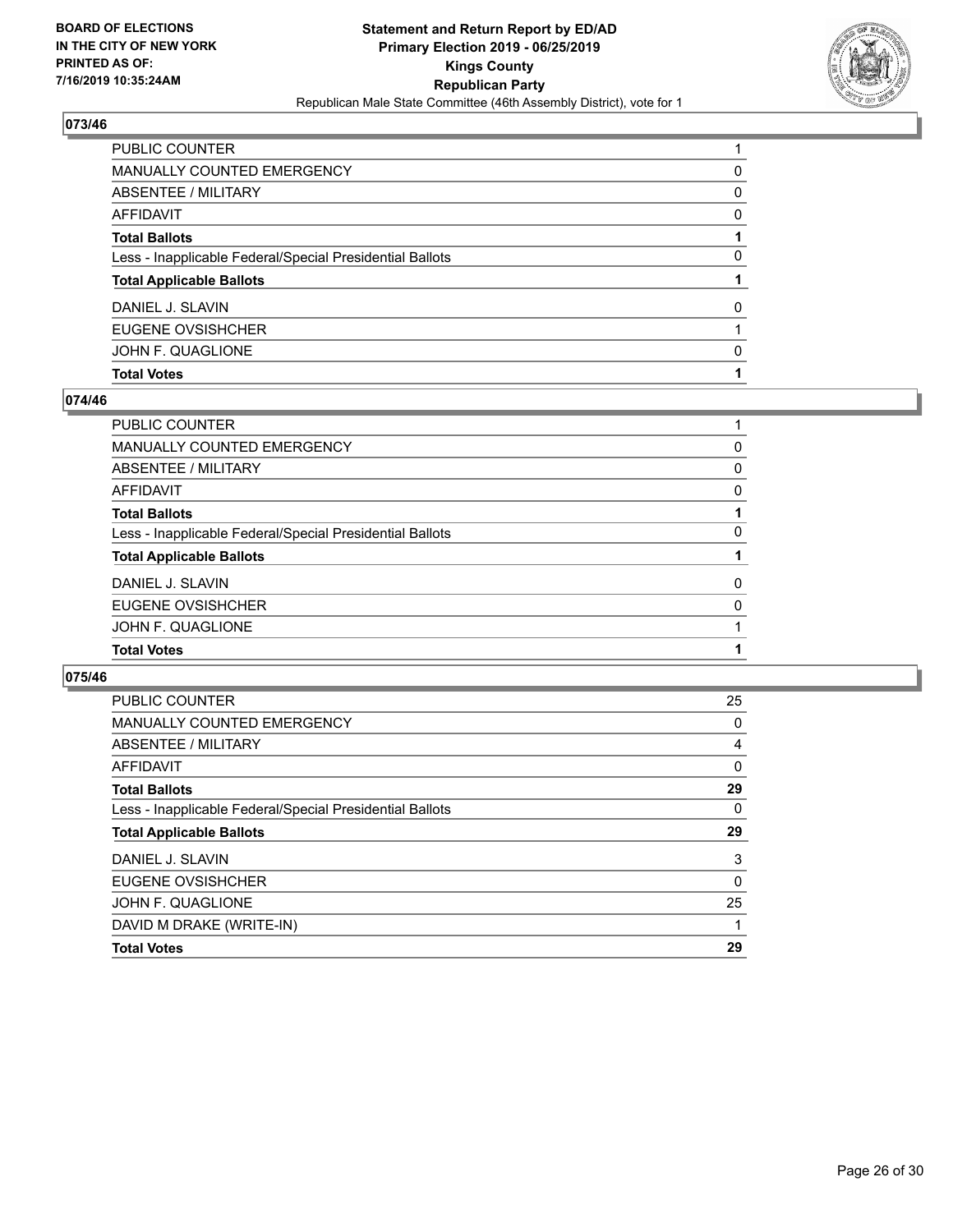

| PUBLIC COUNTER                                           | 13           |
|----------------------------------------------------------|--------------|
| <b>MANUALLY COUNTED EMERGENCY</b>                        | $\Omega$     |
| <b>ABSENTEE / MILITARY</b>                               | $\Omega$     |
| <b>AFFIDAVIT</b>                                         | $\Omega$     |
| <b>Total Ballots</b>                                     | 13           |
| Less - Inapplicable Federal/Special Presidential Ballots | $\mathbf{0}$ |
| <b>Total Applicable Ballots</b>                          | 13           |
| DANIEL J. SLAVIN                                         | 2            |
| EUGENE OVSISHCHER                                        | $\Omega$     |
| JOHN F. QUAGLIONE                                        | 11           |
| <b>Total Votes</b>                                       | 13           |

## **077/46**

| PUBLIC COUNTER                                           | 5        |
|----------------------------------------------------------|----------|
| <b>MANUALLY COUNTED EMERGENCY</b>                        | $\Omega$ |
| ABSENTEE / MILITARY                                      | 2        |
| <b>AFFIDAVIT</b>                                         | $\Omega$ |
| <b>Total Ballots</b>                                     | 7        |
| Less - Inapplicable Federal/Special Presidential Ballots | $\Omega$ |
| <b>Total Applicable Ballots</b>                          |          |
| DANIEL J. SLAVIN                                         | 5        |
| <b>EUGENE OVSISHCHER</b>                                 | 0        |
| JOHN F. QUAGLIONE                                        | 2        |
| <b>Total Votes</b>                                       |          |
|                                                          |          |

| PUBLIC COUNTER                                           | 40 |
|----------------------------------------------------------|----|
| <b>MANUALLY COUNTED EMERGENCY</b>                        | 0  |
| ABSENTEE / MILITARY                                      |    |
| AFFIDAVIT                                                | 0  |
| <b>Total Ballots</b>                                     | 41 |
| Less - Inapplicable Federal/Special Presidential Ballots | 0  |
| <b>Total Applicable Ballots</b>                          | 41 |
| DANIEL J. SLAVIN                                         |    |
| EUGENE OVSISHCHER                                        |    |
| JOHN F. QUAGLIONE                                        | 38 |
| <b>Total Votes</b>                                       | 40 |
| Unrecorded                                               |    |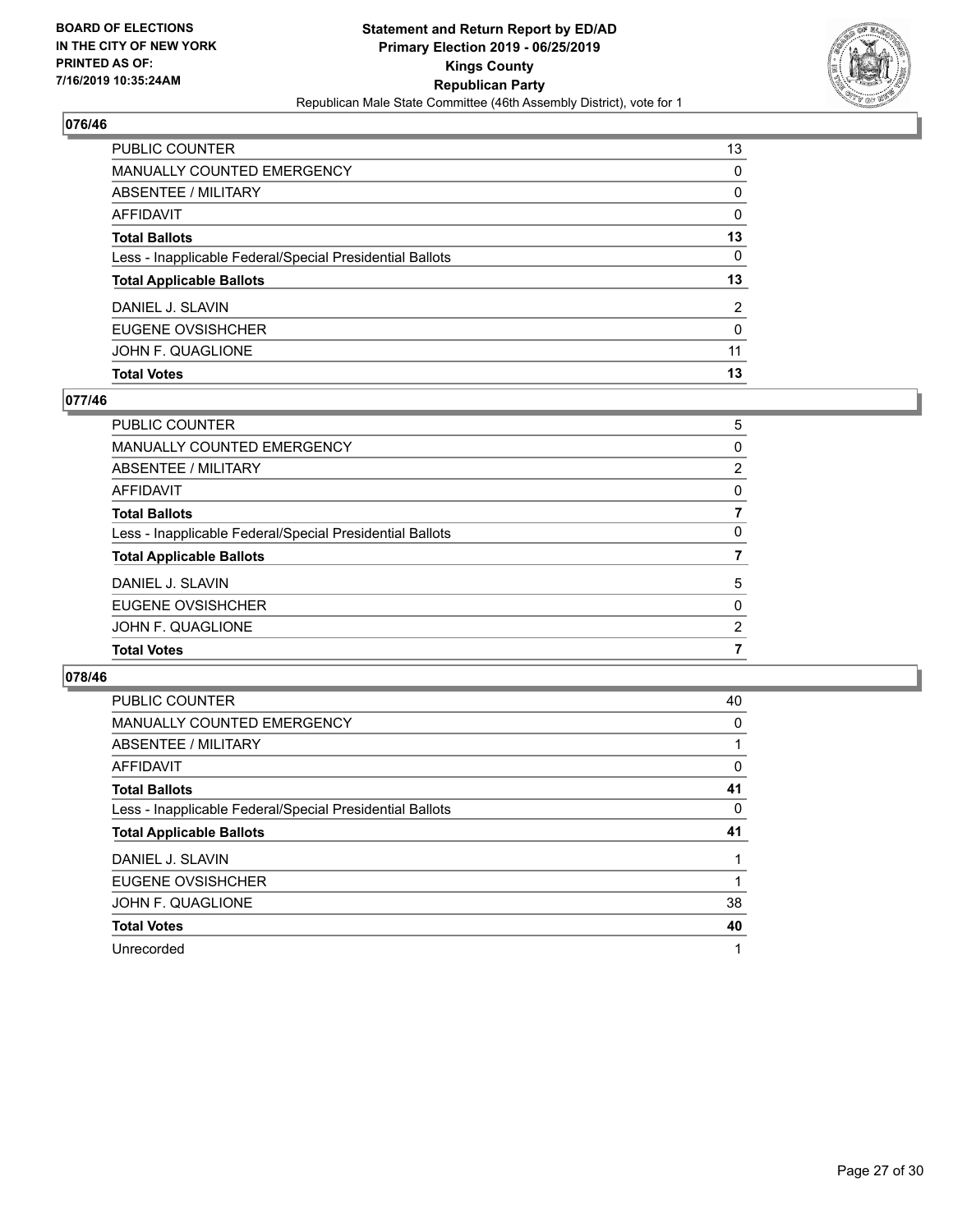

| <b>PUBLIC COUNTER</b>                                    | 32       |
|----------------------------------------------------------|----------|
| MANUALLY COUNTED EMERGENCY                               | 0        |
| ABSENTEE / MILITARY                                      | 3        |
| AFFIDAVIT                                                |          |
| <b>Total Ballots</b>                                     | 36       |
| Less - Inapplicable Federal/Special Presidential Ballots | 0        |
| <b>Total Applicable Ballots</b>                          | 36       |
| DANIEL J. SLAVIN                                         | $\Omega$ |
| EUGENE OVSISHCHER                                        | 4        |
| JOHN F. QUAGLIONE                                        | 31       |
| <b>Total Votes</b>                                       | 35       |
| Unrecorded                                               |          |

#### **080/46**

| PUBLIC COUNTER                                           |          |
|----------------------------------------------------------|----------|
| <b>MANUALLY COUNTED EMERGENCY</b>                        | 0        |
| <b>ABSENTEE / MILITARY</b>                               | 0        |
| <b>AFFIDAVIT</b>                                         | 0        |
| <b>Total Ballots</b>                                     |          |
| Less - Inapplicable Federal/Special Presidential Ballots | $\Omega$ |
| <b>Total Applicable Ballots</b>                          |          |
| DANIEL J. SLAVIN                                         | $\Omega$ |
| <b>EUGENE OVSISHCHER</b>                                 | 0        |
| JOHN F. QUAGLIONE                                        |          |
| <b>Total Votes</b>                                       |          |
|                                                          |          |

| <b>PUBLIC COUNTER</b>                                    | 20             |
|----------------------------------------------------------|----------------|
| MANUALLY COUNTED EMERGENCY                               | 0              |
| <b>ABSENTEE / MILITARY</b>                               | 0              |
| AFFIDAVIT                                                | 0              |
| <b>Total Ballots</b>                                     | 20             |
| Less - Inapplicable Federal/Special Presidential Ballots | 0              |
| <b>Total Applicable Ballots</b>                          | 20             |
| DANIEL J. SLAVIN                                         | 0              |
| EUGENE OVSISHCHER                                        | 17             |
| JOHN F. QUAGLIONE                                        | $\overline{2}$ |
| <b>Total Votes</b>                                       | 19             |
| Unrecorded                                               |                |
| 082/46 COMBINED into: 037/46                             |                |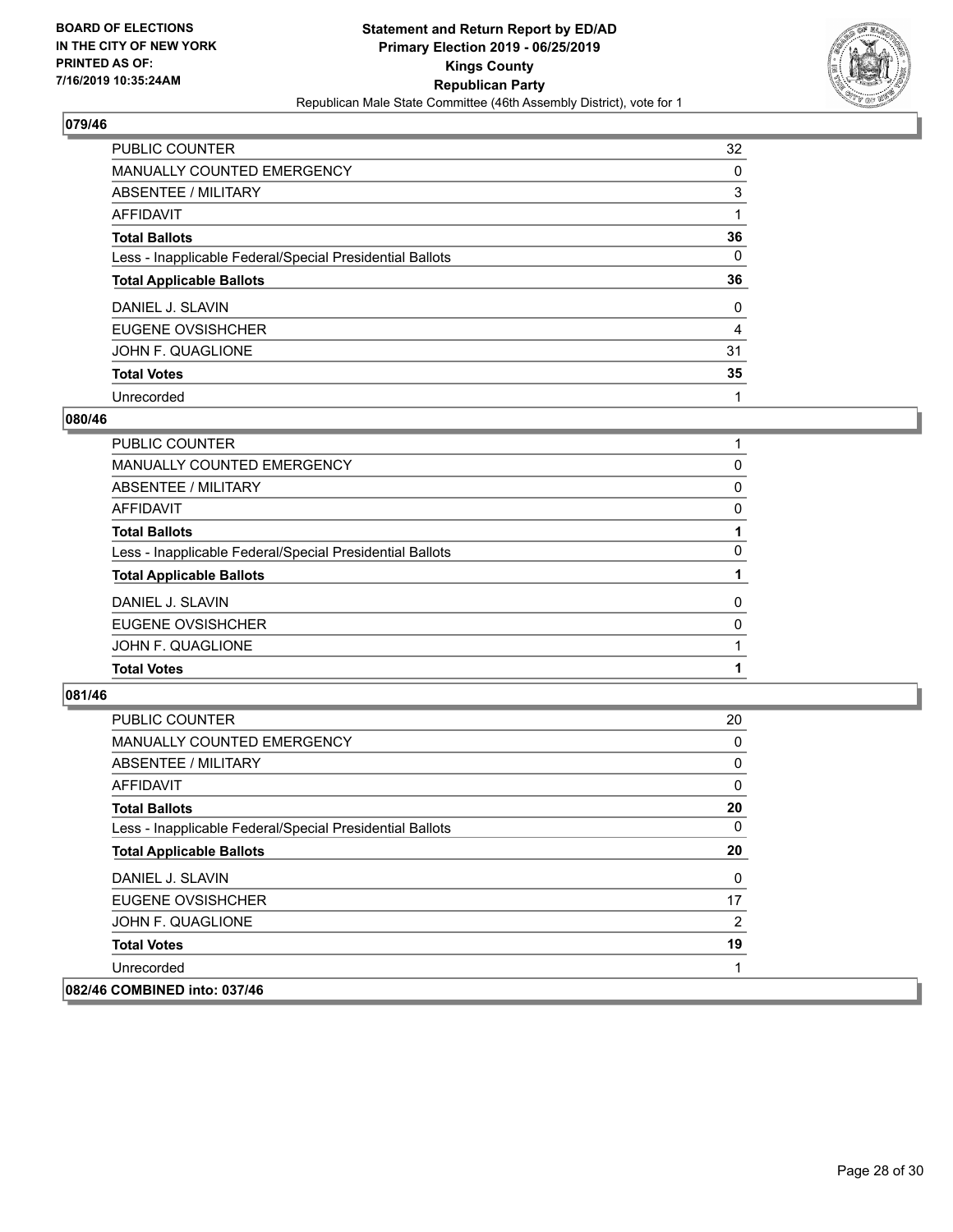

| PUBLIC COUNTER                                           | $\Omega$ |
|----------------------------------------------------------|----------|
| <b>MANUALLY COUNTED EMERGENCY</b>                        | $\Omega$ |
| ABSENTEE / MILITARY                                      | $\Omega$ |
| <b>AFFIDAVIT</b>                                         | $\Omega$ |
| <b>Total Ballots</b>                                     | 0        |
| Less - Inapplicable Federal/Special Presidential Ballots | $\Omega$ |
| <b>Total Applicable Ballots</b>                          | 0        |
| DANIEL J. SLAVIN                                         | $\Omega$ |
| <b>EUGENE OVSISHCHER</b>                                 | 0        |
| JOHN F. QUAGLIONE                                        | $\Omega$ |
| <b>Total Votes</b>                                       | 0        |

| PUBLIC COUNTER                                           | 0        |
|----------------------------------------------------------|----------|
| <b>MANUALLY COUNTED EMERGENCY</b>                        | 0        |
| ABSENTEE / MILITARY                                      | 0        |
| AFFIDAVIT                                                | 0        |
| <b>Total Ballots</b>                                     | 0        |
| Less - Inapplicable Federal/Special Presidential Ballots | 0        |
| <b>Total Applicable Ballots</b>                          | 0        |
| DANIEL J. SLAVIN                                         | $\Omega$ |
| EUGENE OVSISHCHER                                        | 0        |
| JOHN F. QUAGLIONE                                        | 0        |
| <b>Total Votes</b>                                       | 0        |
|                                                          |          |